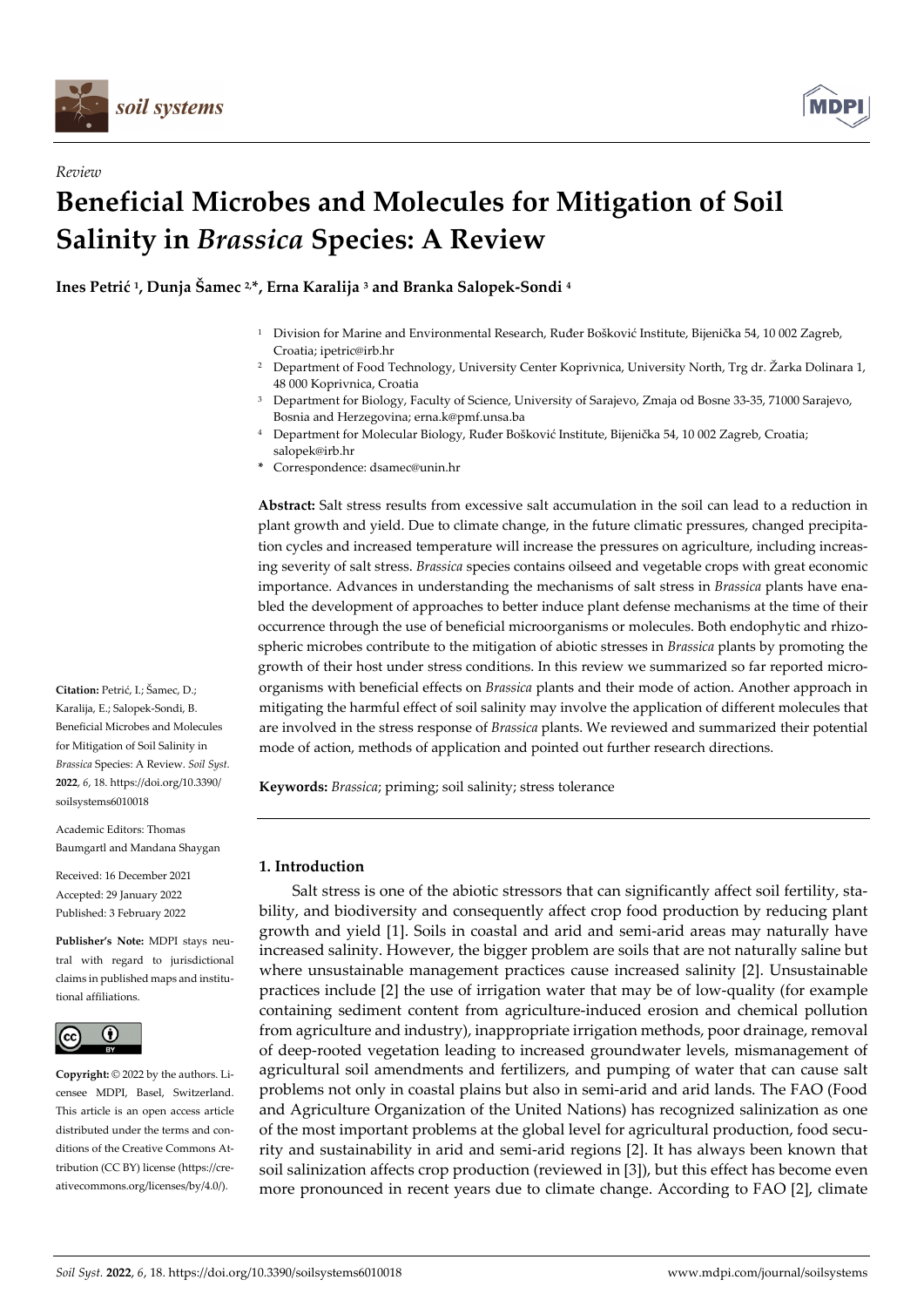change is exacerbating the accumulation of salts in soils due to the expansion of drylands, water scarcity, and sea-level rise, causing saltwater intrusion into coastal areas. Salts gradually accumulate in the soil, which starts as a small, hidden problem and develops into a serious degradation if not adequately addressed [2]. To cope with reduced crop production in affected areas, it is necessary to develop tools for sustainable management of saltaffected crop production by inducing salt tolerance in crops that can mitigate the harmful effects of soil salinization. In agriculture, sustainable practices mean good management of natural systems and resources, which includes building and maintaining healthy soils, judicious water use, minimizing pollution and promoting biodiversity. Therefore, increasing the salt stress tolerance of crops using sustainable practices is a challenging task.

*Brassica*, or cruciferous vegetables, is a genus of plants in the cabbage and mustard family (Brassicaceae). It contains oilseed and vegetable crops with a long history of agricultural use throughout the world. The most commonly grown and used *Brassica* plants include *B. oleracea* and *B. rapa*, which are used as vegetables. The seeds of *B. nigra, B. carinata* and *B. juncea* are also used as spices, and *B. napus*, *B. rapa, B. juncea* and *B. carinata* are mainly grown for the production of edible oils [4]. All developmental stages of *Brassica* species (from seed germination to adult plants), may be jeopardized by salinity stress, depending on salt stress intensity and duration, and the natural salt tolerance of the species [1]. It has been reported that the salt tolerance of Brassicaceae depends on the ploidy of their genome. Accordingly, amphitetraploid *Brassica* species, such as *B. juncea*, *B. carinata*, and *B. napus*, are relatively more tolerant to increased salinity compared to their diploid parents *B. campestris*, *B. nigra*, and *B. oleracea* [5]. However, there are some variations in salt tolerance within species and even within cultivars of the same species [6,7]. Salinity tolerance within *Brassica* genera exhibits significant inter- and intraspecific differences as evidenced by differential effects of salinity on total growth, electrolyte loss, proline accumulation, K+/Na+ ratio, and accumulation of hormones and specialized metabolites [8–10]. Conventional breeding approaches, considered energy-efficient and economical, are leading to several new promising salt-tolerant amphidiploid species (reviewed by [8]). Possible approaches include genetic engineering, but legislation in some parts of the world limits the use of such plants.

On the other hand, the use of sustainable tools to increase salt tolerance in *Brassica* crops and mitigate the negative effects of soil salinity is globally recognized and played an important role in the "green revolution" that brought great benefits to agriculture and mankind [11]. Recent advances in understanding the mechanisms of salt stress in *Brassica* plants (reviewed by [1]) have enabled the development of approaches to better induce plant defense mechanisms at the time of their occurrence through the use of beneficial molecules or microorganisms. We are focused on plant biomolecules as well as naturally occurring microorganisms that enable development of eco-friendly strategies in mitigating the harmful effects of soil stress in agriculture. In this review, we have summarized literature data about beneficial microorganisms and molecules and their mechanisms of action, and various methods of their application (seed priming, foliar application, and root application), in *Brassica* plants.

# **2. Beneficial Microorganisms to Mitigate Effect of Salt Stress Tolerance on** *Brassica* **Plants**

### *2.1. Plant–Microorganism Interactions in Salinity Stressed Environments*

Complex interactions between plants and microorganisms, which have evolved evolutionarily between plants and their associated microbiomes, are increasingly recognized as critical determinants of plant health and growth [12,13]. Plant biomass production is directly influenced by microbial biodiversity and established symbiotic relationship, which contributes to plant nutrient uptake and other physiological processes. In extreme environments, these relationships are often exclusionary and based on even more complex mechanisms [14–16]. The system integrating soil exposed to salt stress, plants, and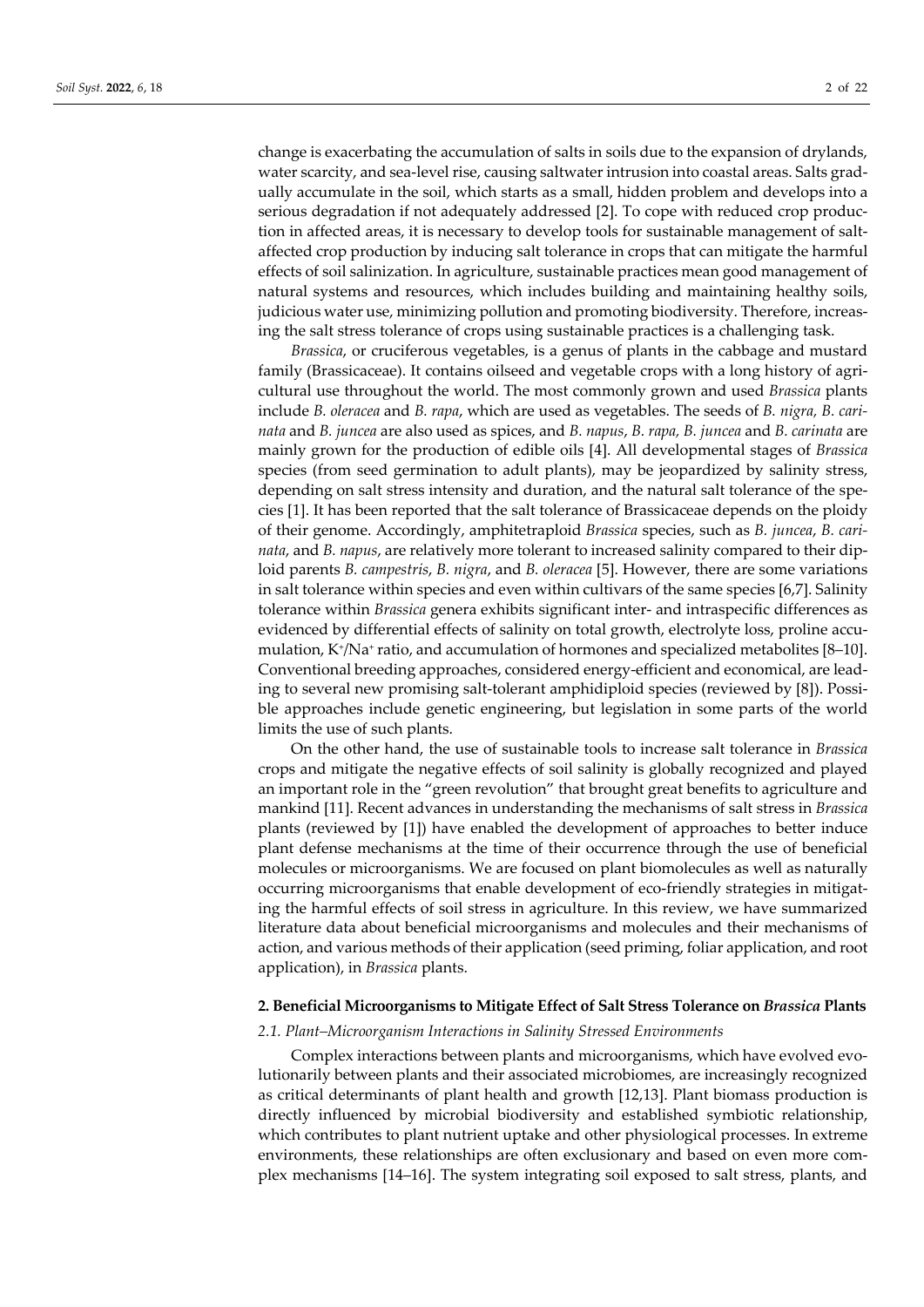microorganisms represents a unique extreme environment that provides a venue for mutualistic relationships in which plant–microbe interactions play a crucial role in activating or stimulating different adaptive mechanisms for survival under salt stress [14,17]. This phenomenon is also known as habitat-adapted symbiosis [18]. In this stressed environment, microbes enhance soil–water–plant relationships, manipulate phytohormonal signaling, and trigger other mechanisms that increase plant salt tolerance in an integrated manner, thereby maintaining plant fitness and health [19]. Unfortunately, salt stress strongly modulates physicochemical properties and reduces microbial activity, biomass and structure in and around plant roots [20–22]. This is believed to be due to their large area to volume ratio, high cell membrane permeability and rapid turnover rate, mainly due to osmotic pressure that shrinks the cells, resulting in water leakage from the microbial cells, thus slowing their growth [23].

In the study conducted by Andronov et al. [24] it was found that taxonomic composition of both bacterial and fungal microbial communities shifts with salinity gradients. Consequently, the vast majority of microbes fail to exert positive effects on plant growth under stressful conditions, giving an advantage to the population of salt stress-tolerant microbes [21,25,26]. These adapted microorganisms that inhabit the province of plants are selected from an enormous reservoir of microorganisms in the soil, including bacteria, archaea, and fungi, which eventually colonize plant roots (root microbiome), as well as shoots, leaves, flowers, and seeds (phytomicrobiome: endophytic (inside plant parts), epiphytic (on aboveground plant parts) and rhizospheric). When it comes to microbiomes that support plant growth under salt stress conditions, researchers often give preference to endophytic (living in root cells and tissues, abundance of  $10^{4}$ – $10^{8}$  bacterial cells/g of root tissues) or rhizospheric microbes (living in close proximity to plant roots, an abundance of  $10^{6}-10^{10}$  bacterial cells/g soil) [19,27]. Endophytes are considered to have advantages over rhizospheric microbes as being protected from changes in the environmental parameters [19] and could therefore become a potentially better tool for the improvement of plant growth under stress conditions. In addition, fungi have been shown to be more susceptible to salt stress compared to bacteria, so the ratio of bacteria to fungi may be elevated in saline soils [22].

Salinity-tolerant microorganisms can be divided into two groups: halophiles (including halotolerant bacteria, weak halophiles and intense halophiles), which live in high salinity environments and require salt for growth, and halotolerant organisms, that can adapt to saline environments [22]. Halophiles harbor (halo)zymes, such as cellulases, xylanases, proteases, amylases, lipase and gelatinase, having polyextremophilic features, i.e., salt tolerance or salt-dependent catalytic properties [22]. These specific enzymes also represent important biological molecules, such as phytohormones and exopolysaccharides, being crucial in plant–microbiome interaction, in keeping the stability of the soil structures and water-holding capacity and are also useful for bioremediation in saline environments [22]. On the other hand, halotolerant microorganisms can also overcome the effect of salt by the accumulation of compatible solutes for osmoregulation, production of extracellular proteases and activation of Na+/H+ antiporters [28]. Most bacteria survive under stress conditions by producing extracellular polymeric substances (EPS) that increase water retention and regulate diffusion of organic carbon sources [21]. The formation of biofilm is also one of the common features that enable microbes to adapt to salinity stress as they are supported by the formation of EPS.

Both endophytic and rhizospheric microbes contribute to mitigate abiotic stresses in plants with their potentially intrinsic metabolic and genetic capabilities [19,21,29]. The mechanism by which microbes promote the growth of their host under stress conditions can be in two ways: direct and indirect mechanisms [26]. In direct mechanisms, microbes can directly improve the reduced efficiency of plant nutrient uptake under salt-stressed conditions by providing to the plant already available soluble nutrients, such as phosphorus and potassium as well as mineral elements, by providing nitrogen via the N-fixation process or by increasing available iron in saline soils via the production of siderophores,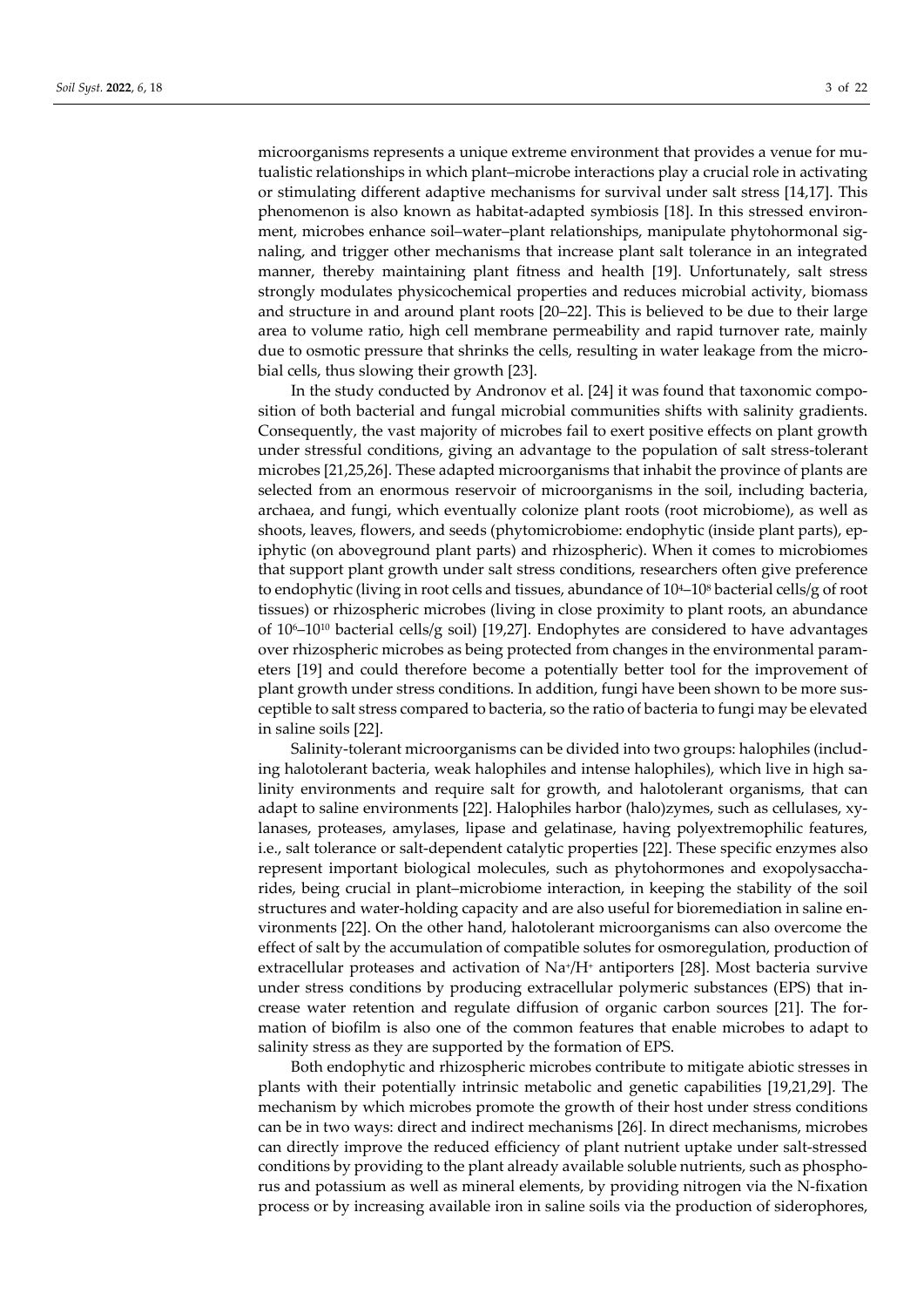while reducing sodium accumulation under saline conditions [19,21,26,29,30]. Microbes can also modulate hormonal imbalance in plant tissues by producing plant hormones such as auxins (IBA and IAA), cytokinins (CKs), abscisic acid (ABA), and gibberellins (GAs). These plant-associated microbes are also capable of producing 1-aminocyclopropane-1-carboxylase (ACC) deaminase, which can reduce the level of deleterious ethylene known to accumulate in plants under stress conditions. Production of secondary metabolites such as extracellular polymeric substances (EPS) and various volatile organic compounds (VOC) by salt-tolerant microorganisms was found to directly modulate plant cellular responses through regulation of the *SOS1* gene, expression of stress-regulating genes, expression of high-affinity K+ transporter (HKT1) genes, antioxidant protein genes, and ethylene biosynthesis [31]. EPS helps in establishing plant–microbe interactions by providing a microenvironment in which microbes can survive under stress conditions [21]. In indirect mechanisms, microbes act as biocontrol agents by containing populations of surrounding fungal and bacterial pathogens through the production of antibiotics and hydrolytic enzymes [32,33]. Importantly, microbes can also reduce the effects of salt stress in plants by accumulating organic osmolytes, proline, glycine betaine, or total phenolics, or by increasing gene expression of various antioxidant enzymes such as superoxide dismutase (SOD), catalase (CAT), or glutathione reductase (GR) [19,26]. These compounds are extremely important plant allies in osmotic regulation, stabilization of cellular components, and scavengers of reactive oxygen species (ROS). Unfortunately, osmolyte production costs a considerable amount of energy and requires a massive C-skeleton, resulting in reduced activity and growth [22]. Abiotic stress is the primary cause for the generation of ROS in plants, the toxicity of which affects the structure and function of plant biomolecules [34]. Application of bacterial inoculum in plants subjected to salt stress has also been shown to increase the activity of defence-related enzymes such as polyphenol oxidase (PPO) and phenylalanine ammonia lyase (PAL) [26] or induce the expression of salt stress-responsive genes such as *DREB2b*, *RD29A*, *RD29B* and *RAB18* [21].

Various studies have shown that all these different mechanisms aimed at altering plant physiology to better tolerate stress conditions are regulated by different microorganisms, including members of the genera *Rhizobium*, *Trichoderma*, *Pseudomonas*, *Acinetobacter*, *Arthrobacter, Azotobacter, Bacillus, Dietzia, Klebsiella, Streptomyces, Seratia, Sphingomonas, Enterobacter* and *Burkholderia* etc. [19,21,29]. Although different microbes have been associated with different mechanisms in supporting plant growth under saline conditions, it is now increasingly clear that the growth-promoting abilities are likely the result of an additive contribution of many taxa within the soil microbiome and not just from one particular species. Researchers are increasingly focusing on the use of growth-promoting bacteria (PGPB) and/or the microbiome as a biological tool to mitigate salt stress in plants for sustainable agriculture. However, there is a need to better explore the hidden diversity of these microbes to understand their physiological and functional properties and to exploit their potential.

#### *2.2. Microorganism with the Ability to Enhance Salinity Tolerance in Brassica Plants*

The literature review on the possible beneficial effects of different microbes on the growth of *Brassica* species under salt-stressed conditions confirmed the positive relationships between microorganisms and *Brassica* plants (Table 1.), resulting from different mutualistic mechanisms, as mentioned earlier. Out of different *Brassica* species majority of the retrieved studies were found to be focused on *B. napus* with only a few dealing with *B. juncea*, *B. campestris* and *B. rapa* species. In general, studies followed the beneficial effects of the inoculation of *Brassica* plants or seeds with different bacterial or fungal species, designated as plant-growth promoting (PGP) microorganisms or adapted halotolerant microorganisms.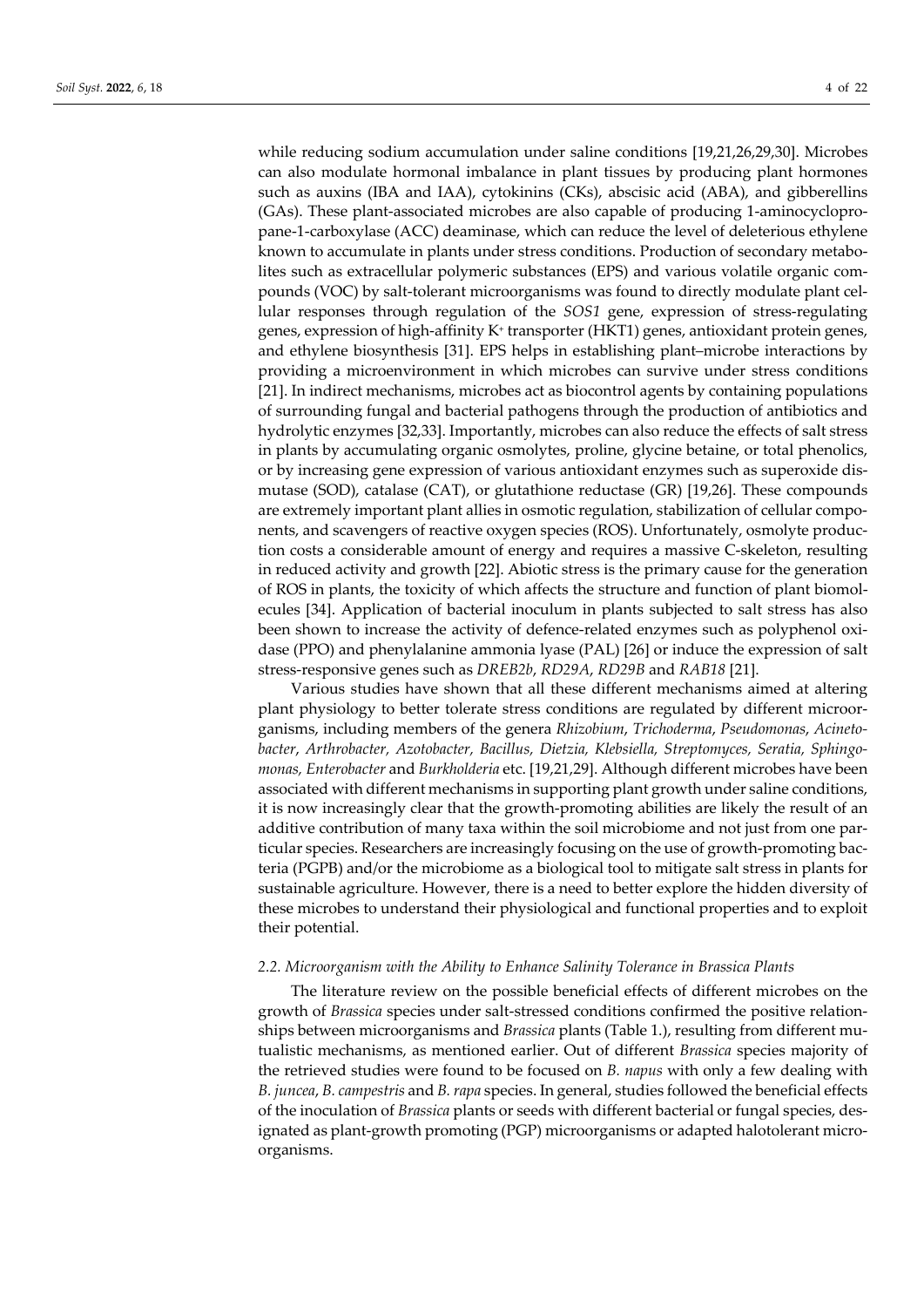**Table 1.** Beneficial microorganisms in mitigating salt stress and its mechanism of action in *Brassica* species.

| <b>Identity of the Beneficial Microorganism</b>                                                                              | Host<br>Plant        | Mechanism for the Salinity Mitigation                                                                                                                  |  |
|------------------------------------------------------------------------------------------------------------------------------|----------------------|--------------------------------------------------------------------------------------------------------------------------------------------------------|--|
| Enterobacter cloacae HSNJ4 [35]                                                                                              |                      | Increase in indole-3-acetic acid                                                                                                                       |  |
| Pseudomonas putida UW4 [36]                                                                                                  |                      | Higher expression of photosynthesis and anti-oxidative processes; transportation across membranes; pathogenesis-<br>related proteins                   |  |
| Azotobacter chroococcum NBRC, Alcaligenes faecalis NBRC                                                                      | napus                | Enhanced growth and photosynthesis, higher levels of soluble sugars and proteins as well as antioxidant enzymes,                                       |  |
| 13111 [37]                                                                                                                   | æ,                   | decline in proline, malondialdehyde (MDA), and hydrogen peroxide, increase in N, K, Ca and Mg uptake                                                   |  |
| Arthrobacter globiformis CD [38]                                                                                             |                      | Increase in phenolic compounds and proline; enhanced activities of phenylalanine ammonia-lyase (PAL) and<br>superoxide dismutase (SOD)                 |  |
| Pseudomonas fluorescens FY32 [39]                                                                                            |                      | Increase in plant dry weight and length of roots; increase in proteins related to energy metabolism and cell division                                  |  |
| Trichoderma harzianum T22 [40]                                                                                               | uncea                | Improved uptake of nutrients; aggregation of osmolytes and antioxidants; reduced uptake of NaCl                                                        |  |
| Pseudomonas argentinensis HMM5, Pseudomonas azotoformans<br>JMM15 [41]                                                       | Б                    | Increase in root, shoot and plant dry weight                                                                                                           |  |
| Brevibacterium iodinum RS16, Micrococcus yunnanensis RS222,<br>Bacillus aryabhattai RS341, Bacillus licheniformis RS656 [42] | campestri<br>B.<br>S | Increased vigor index, fresh weight and growth hormones; production of stress alleviating enzymes                                                      |  |
| Bacillus subtilis GOT9 [43]                                                                                                  |                      | Improvement of the growth of aerial parts                                                                                                              |  |
| Herbaspirillum sp. GW103 [44]                                                                                                | rapa<br>B.           | Production of auxin, siderophore, and 1- aminocylopropane-1-carboxylic acid deaminase; increase in K+/Na+ ratio in<br>roots; increase of plant biomass |  |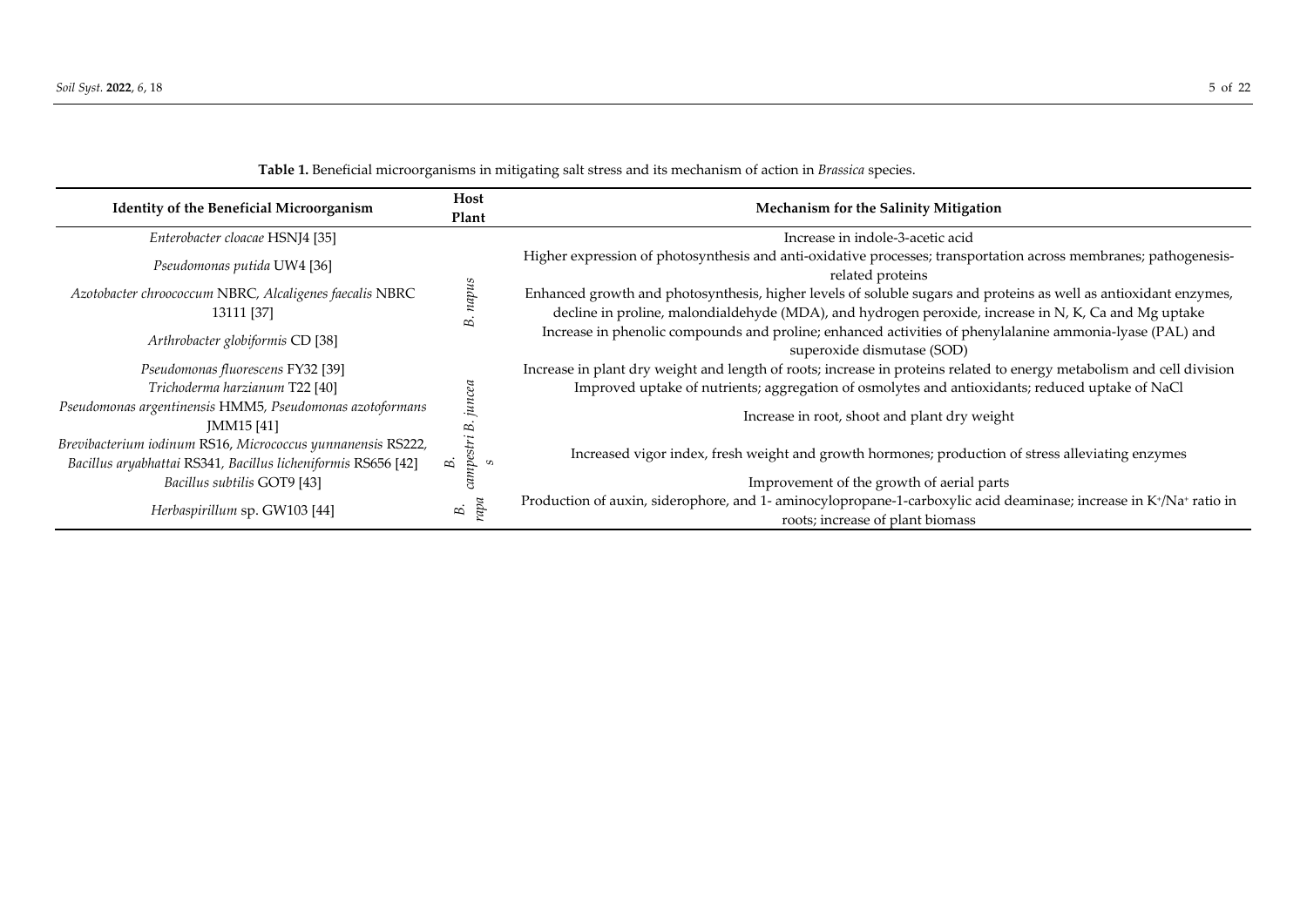In the study by Li et al. [35], it was found that canola (*B. napus*) plants inoculated with the halotolerant bacterium *Enterobacter cloacae* HSNJ4 became more salt-tolerant, and the authors linked this new trait to the increase in endogenous indole-3-acetic acid (IAA) concentration. Cheng et al. [36], in their work on the same *Brassica* species, compared the differences in proteome profiles of plant shoots and roots in control plants and those inoculated with a different plant growth-promoting bacterium (PGPB) *Pseudomonas putida* UW4 under salt stress. The effects of the bacteria included higher expression of a number of different processes in the plant, including photosynthesis, antioxidant processes, transport across membrane carriers, and proteins associated with pathogenesis. Salinity tolerance of *B. napus* was also recently studied by Latef et al. [37]. They tested the possible role of the two PGPB *Azotobacter chroococcum* NBRC and *Alcaligenes faecalis* NBRC 13111 on the growth attributes, photosynthetic pigments, osmolytes, oxidative stress and antioxidant enzyme activities of the tested plants. The positive correlations obtained indicate that co-inoculation with selected beneficial bacteria can be considered an excellent tool to combat saline soil problems. To improve plant tolerance to (salt) stress, beneficial microbes can also be inoculated onto plant seeds [45]. This method, called biopriming, was tested on *B. napus* in the work of Stassionos et al. [38]. The authors tested the potential beneficial effects of the halotolerant strain *Arthrobacter globiformis* CD on the salt stress response of the oilseed rape plant by inoculating the selected bacteria into the seeds of cultivars with different salt tolerance. The results showed a better stress response of the inoculated plants to high salt concentrations, especially in the sensitive cultivar, with a significant increase in the content of phenolic compounds and increased enzymatic activity of phenylalanine ammonia lyase (PAL) and superoxide dismutase (SOD). The concentration of the osmolyte proline was also significantly increased in the inoculated plants compared with the noninoculated plants. With the aim of also better understanding the role of PGPB in promoting growth of oilseed rape cultivars with different salt sensitivity (salt-sensitive Sarigol and salt-tolerant Hyola308 cultivars) under salt-stressed conditions, Banaei-Asl et al. [39] inoculated plants with PGPB Pseudomonas fluorescens FY32. Positive effects were observed on plant morphology by increasing dry weight and length of the canola roots as well as on protein profiles of roots. The results suggest that tolerance to salt stress is increased by an increase in proteins related to energy metabolism and cell division (proteins related to amino acid metabolism and the tricarboxylic acid cycle).

For *B. juncea*, it has also been shown that treatment with beneficial fungi or bacteria results in favorable growth. Inoculation with the fungus *Trichoderma harzianum* T22, known as plant growth promoter fungi (PGPF) and biocontrol agent, improved plant oil content, plant uptake of essential nutrients, enhanced aggregation of osmolytes and antioxidants and reduced NaCl uptake [40]. In another study [41], co-inoculation of *B. juncea* grown under salt stress with halotolerant bacteria *Pseudomonas argentinensis* HMM57 and *Pseudomonas azotoformans* JMM15 resulted in significant increase in the root, shoot and dry weight of the plants. Due to the importance of biofilm formation under stress conditions, Hong et al. [42] investigated the effect of salinity fluctuations on exocellular polysaccharide (EPS) production, biofilm formation and flocculation in their work. This study was conducted on the species *B. campestris* by inoculating the plants with four different halotolerant bacteria: *Brevibacterium iodinum* RS16, *Micrococcus yunnanensis* RS222, *Bacillus aryabhattai* RS341, *B. licheniformis* RS656. The contingency analysis showed that the tested parameters were strain-dependent. It was clear that the correlation with salinity was positive, at least for the first two parameters (EPS production, biofilm formation). All halotolerant strains promoted the growth of *B. campestris*, as evidenced by the increased vigor index and fresh weight regardless of salinity. Finally, there are several studies on cabbage species. It was shown that the addition of *Bacillus subtilis.* (strain GOT9) during the growth of cabbage *B. campestris* L. ssp. *pekinen* under salt-stressed conditions improved to some extent both the drought and salt tolerance of the host plant [43]. Although no significant change was observed between controls and GOT9-treated plants, growth of aboveground parts was slightly improved in the presence of GOT9.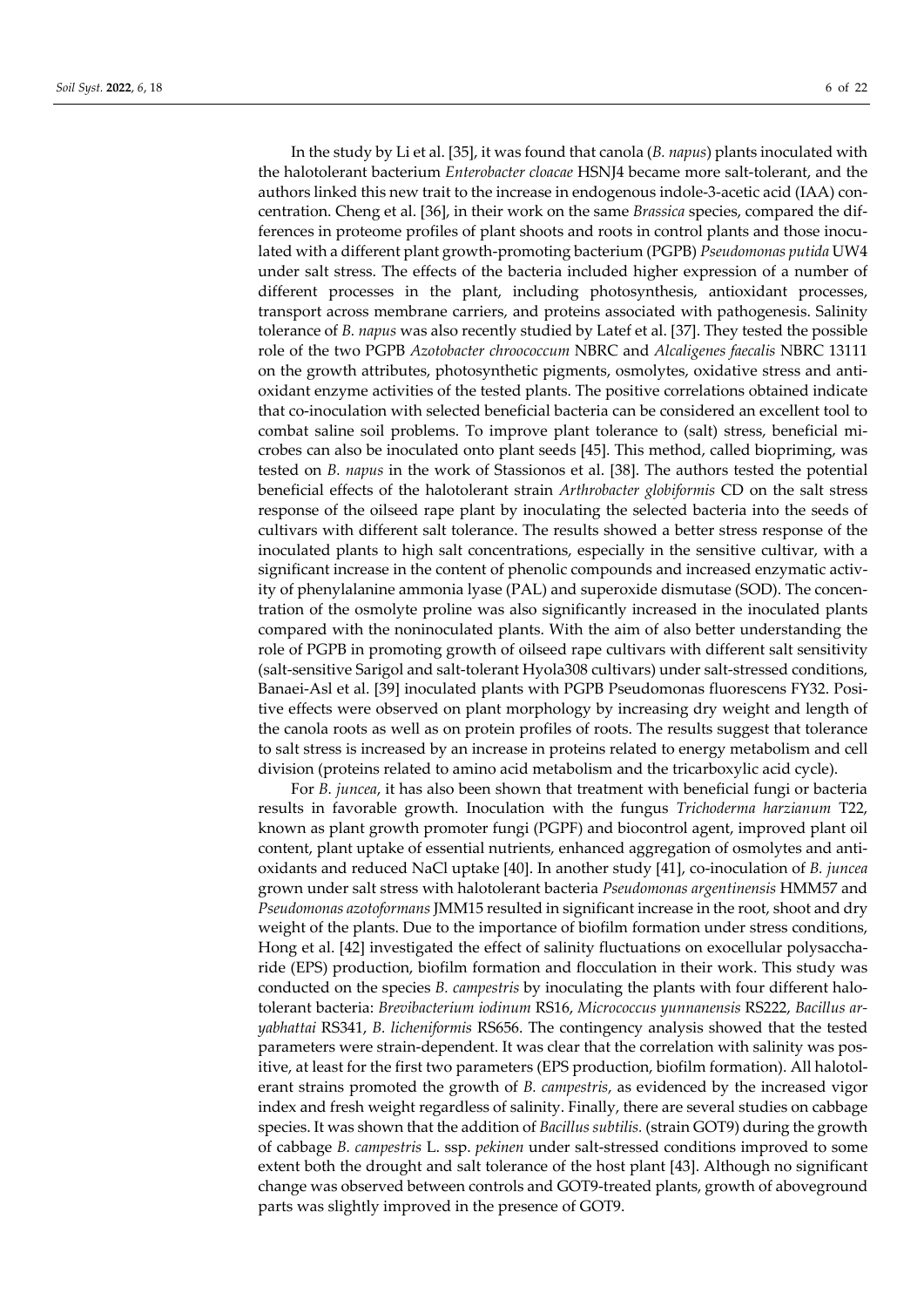In research on Chinese cabbage (*B. rapa* L. ssp. *pekinensis*) [44], the addition of the strain *Herbaspirillum* sp. GW103, isolated from the rhizosphere of *Phragmites australis*, was shown to alleviate salt stress in the host plant. This occurred through the release of plantpromoting factors such as auxin, siderophores and 1-aminocylopropane-1-carboxylic acid deaminase. In addition, the authors observed an increase in the K<sup>+</sup>/Na<sup>+</sup> ratio in the samples treated with the selected strain, resulting in an increase in plant biomass. All these research studies mentioned above suggest that various *Brassica* species are capable of establishing mutualistic relationships with their microbiome, which could eventually help them cope with the stress caused by increased salinity. However, much more interdisciplinary research is needed to fully characterize this positive relationship, with the ultimate goal of utilizing beneficial and/or salt-tolerant microbes as a biotic resource that could minimize the damage caused to *Brassica* plants by induced salt stress.

#### **3. Beneficial Molecules to Mitigate Effect of Salt Stress Tolerance on** *Brassica* **Plants**

### *3.1. Molecular Response of Plants to Salt Stress*

Increased soil salinity triggers complex abiotic stress in plants, including osmotic stress caused by decreased water uptake, toxicity stress caused by excessive concentration of Na+ and Cl− ions, and oxidative stress caused mainly by increased accumulation of reactive oxygen species (ROS) [46]. Salinity stress causes disturbances in physiological, biochemical and metabolic processes important for plant growth and development. It can cause changes in gene transcription, primary and secondary metabolism, undesirable accumulation of ROS, impairment of ion homeostasis, alteration of membrane permeability, reduction in photosynthetic efficiency, inhibition of growth and reduction in biomass production and consequently lead to a significant reduction in crop yield [47]. Salt tolerance is achieved through regulation of Na+ and  $K<sup>+</sup>$  transport, accumulation of various osmoprotectants, reduction of ROS toxicity through production and accumulation of antioxidants, and maintenance of hormone homeostasis that allow proper growth and development under adverse environmental conditions [48].

## 3.1.1. Proline

Proline has been described as a reliable stress marker under salt stress, suggesting a positive correlation between proline accumulation and plant stress [49]. It can act as an osmoprotectant, but is also known as a metal chelator, antioxidant defense molecule, and signaling molecule. A positive correlation between proline content and stress intensity was found in several *Brassica* species [7,50]. However, the correlation between proline accumulation and salinity tolerance is controversial. Comparative studies between *B. oleracea* varieties under salt stress indicate that higher proline content is associated with more sensitive species/varieties [7]. A positive correlation between proline accumulation and salt tolerance was found in a comparative study of different *B. juncea* cultivars [50] and in rapeseed (*B. napus*) subjected to salt stress [51]. Thus, proline accumulation and its correlation with salt stress tolerance appear to be species- or even cultivar-specific in *Brassicaceae*.

### 3.1.2. K/Na Ratio

Tolerance to salt stress is mainly related to the ability of plants to maintain K<sup>+</sup> uptake despite competition from Na<sup>+</sup>. The prevention of ion toxicity under salt stress is driven by the compartmentalization of sodium  $(Na<sup>+</sup>)$  ions in vacuoles and the ability to maintain high K+/Na+ ratios [52]. Salt-tolerant brassicas (kale and white cabbage) have been shown to have higher K+/Na+ ratios in their leaves than salt-sensitive Chinese cabbage cultivars [7]. The observations of higher  $K^*/Na^*$  ratios in leaves and lower ratios in roots of white cabbage and kale suggest that the control of  $Na<sup>+</sup>$  transport from roots to leaves is more efficient in these cultivars. Studies show that plasma membrane (PM) H+-ATPases and tonoplast (TP) H<sup>+</sup>-ATPases/H<sup>+</sup>-PPases, K<sup>+</sup> transporters, Na<sup>+</sup>/H<sup>+</sup> exchangers (NHX), and the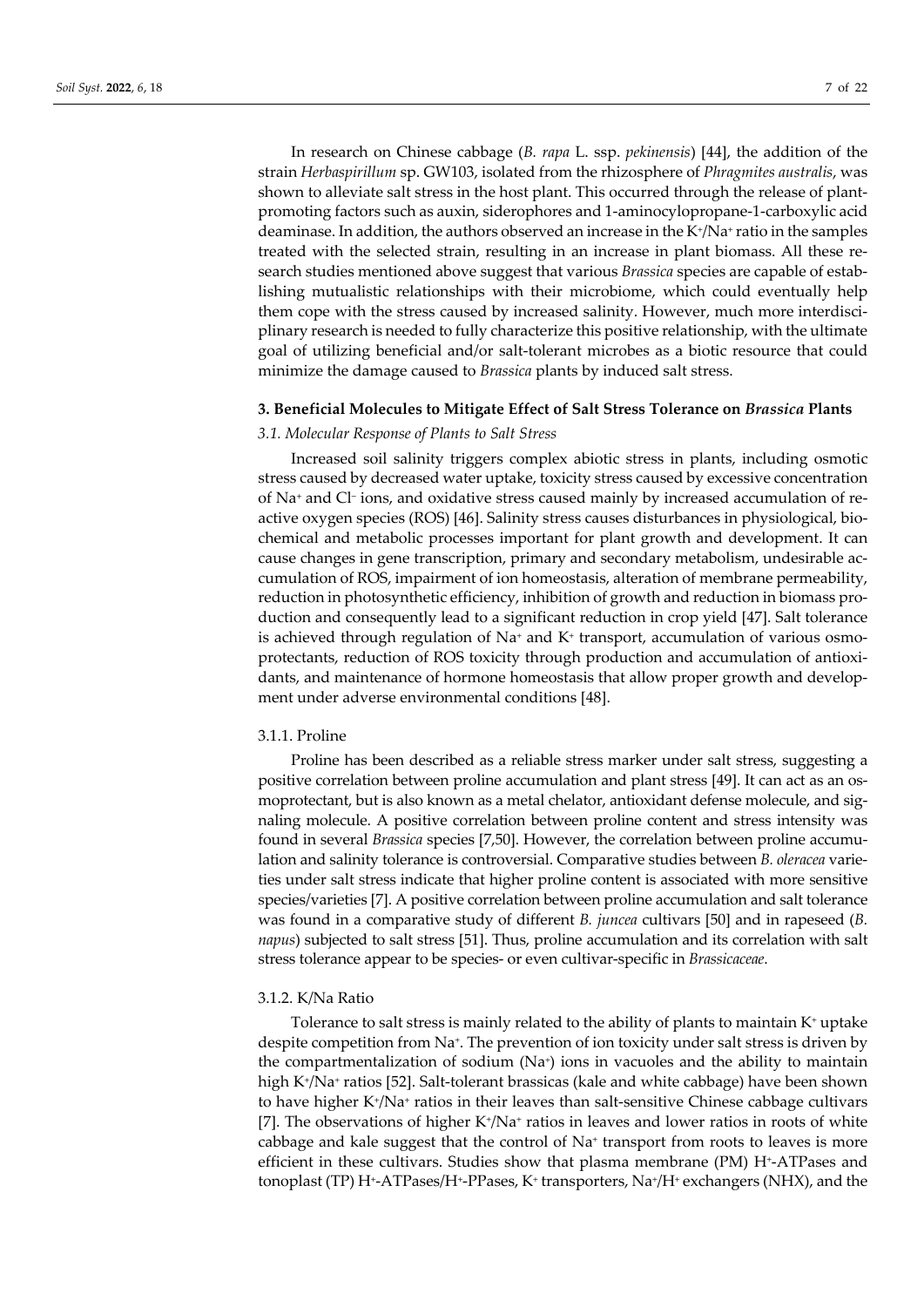antiporter, Salt Overly Sensitive 1 (SOS1), are important components in the process of transporting  $K^+$  and Na<sup>+</sup> and maintaining a favorable  $K^+$ /Na<sup>+</sup> ratio [53].

## 3.1.3. Plant Hormones

Plant hormones are small bioactive molecules that act as powerful signals. They play a key role in the ability of plants to adapt to different environmental conditions by regulating development, growth and nutrient partitioning. They are involved in signal transduction by interacting with ROS and orchestrating the plant response to abiotic stresses by causing changes in transcriptomic, metabolic and proteomic networks that lead to plant acclimation and survival [54]. Salt stress-induced growth reduction has been shown to be associated with an imbalance in plant hormones [55]. Plant response to salt stress is highly regulated by several interactions, including hormone/ROS signaling, the excessive salt-sensitive signaling pathway, or MAPK signaling cascades leading to the expression of stress-related genes [56]. In addition to growth-promoting hormones such as auxin, cytokinins (CKs), gibberellin (GA), brassinosteroids (BRs), and strigolactones (SLs), plant stress hormones such as ABA, SA, JA, and ethylene are highly involved in plant stress response and tolerance to salinity (reviewed by [57]).

The plant root is the first organ to be confronted with increased salinity in the soil. The plant hormone auxin, which controls root development and architecture, plays an important role in root response to salt stress. Root growth inhibited by salt has been shown to be associated with a significant reduction in IAA during short-term stress [58]. The auxin metabolome was consistent with gene expressions, with the most striking changes observed in the transcripts of *YUC* (YUCCA flavin monooxygenases), *GH3* (auxin amidosynthetases), and *UGT* (uridine diphosphate glycosyltransferase) genes, suggesting a disruption of auxin biosynthesis, but particularly in the processes of amide and ester conjugation. In addition to metabolism, polar auxin transport has also been shown to be involved in reduced auxin accumulation in the root during salt stress [58–60]. Under salt stress, IAA showed a tendency to increase in *B. rapa* seedlings [61]. Moreover, bacteria secreting IAA, such as the root colonizing halotolerant bacterium *B. licheniformis* HSW-16 and selected rhizospheric *Bacillus* spp. have been reported to be able to mitigate the damage caused by elevated salinity [62]. Cytokinins (CKs) are plant hormones that are highly involved in the regulation of plant growth and development, but also in stress responses. Published data suggest that the role of CKs in salt stress can be contradictory and depends on plant species, applied salt concentration, and plant growth stage [63]. Reduced growth under salt stress is also associated with reduced gibberellic acid GA levels in plants [64]. Brassinosteroids (BRs) and strigolactones (SLs) are relatively new groups of phytohormones that play a central role in regulating plant growth and development and stress response [65,66]. Comparative studies on three brassicas with different salt tolerance showed a negative correlation between the content of endogenous active BRs and salt tolerance [7]. The high accumulation of brassinolide (BL) in the salt-sensitive cultivar correlated with its stronger inhibition of root growth observed in the root growth bioassay.

While endogenous growth-promoting phytohormones generally decrease under salinity conditions, the opposite is reported for most stress hormones. The ethylene precursor 1-aminocyclopropane-1-carboxylic acid accumulated and abscisic acid (ABA) increase under salinity [55]. ABA is the major player in response to salt stress by mediating a decrease in stomatal conductance, reducing the influx of toxic ions into aboveground plant parts, enhancing photosynthesis and osmolyte content, and reducing ROS -mediated toxicity. It is known to regulate salinity-responsive genes [64]. Significant increases in ABA were observed in a salt-tolerant *Brassica* cultivars [7] under elevated salinity conditions. JAs have also been reported to be involved in the response to salt stress and its level could decrease in some plant species (see reviews [67,68] including *B. rapa* seedlings [61], suggesting that the accumulation of jasmonic acid (JA)s in some species might be protective against salt stress. As there are controversial reports on JAs content and responses to salt stress, it is not possible to establish a general correlation between endogenous JAs content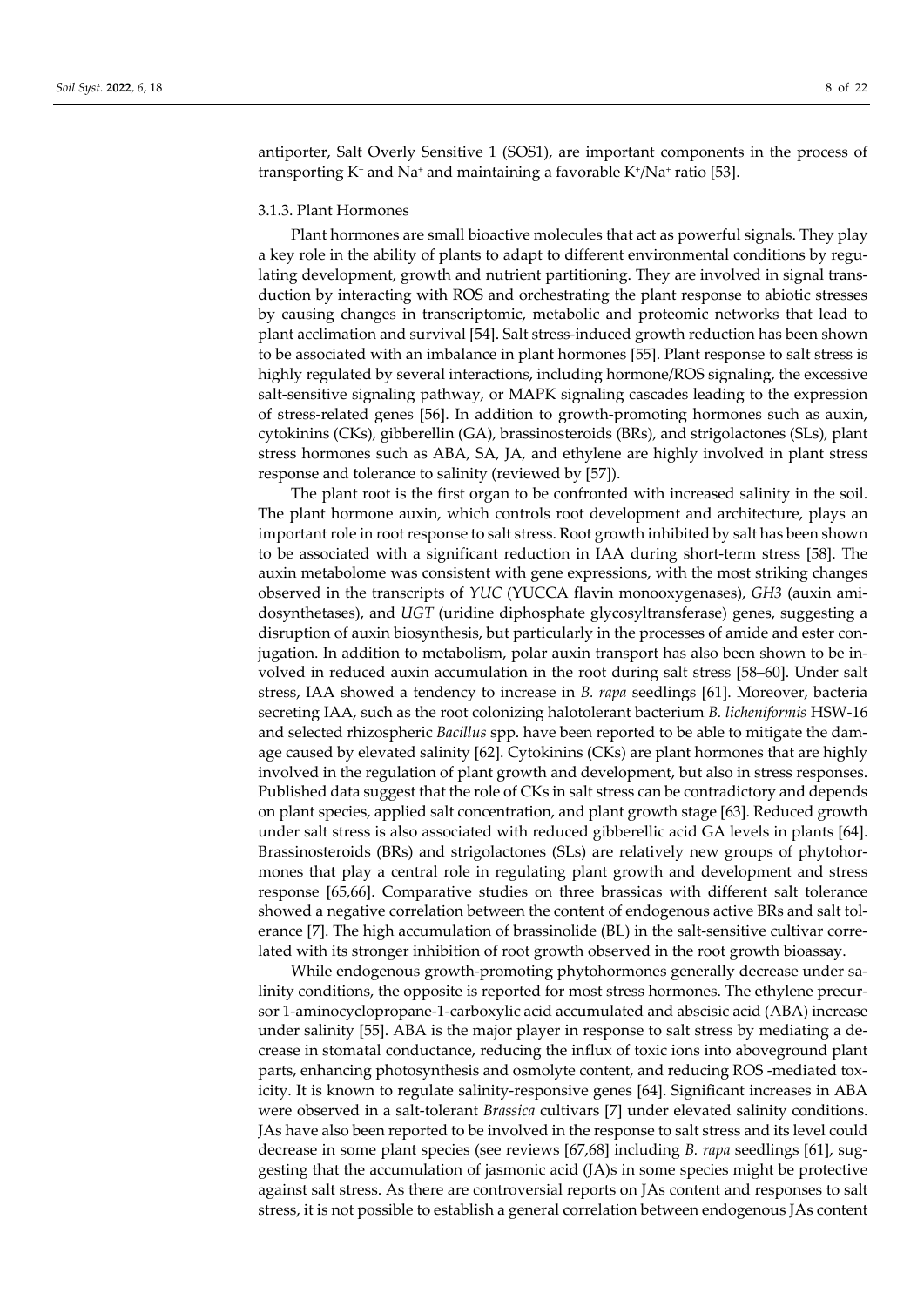and salt tolerance [67]. In addition to its involvement in biotic stresses, salicylic acid (SA) also plays an important role in plant salt tolerance. Depending on the concentration of applied SA, the plant species and the developmental stage of the plants, contradictory effects of exogenously applied SA on plants exposed to salt stress have been reported. In general, low concentrations of SA can enhance abiotic stress tolerance, while high concentrations induce oxidative stress, resulting in increased sensitivity to abiotic stress [69,70]. The protective role of SA under salt stress on stomatal conductance, net photosynthetic rate, and transpiration, as well as activation of antioxidant systems, was found [71–73]. The relationships between endogenous SA level and salinity tolerance are also controversial. The level of endogenous SA was found to decrease in *B.rapa* seedlings [61], while the level of SA increased in adult plants [73] under salt stress compared to controls. Ethylene, the gaseous plant hormone, modulates responses to salt stress by maintaining homeostasis of Na+/K+, nutrients, and ROS by inducing antioxidant defense, stomatal conductance, water use efficiency, and osmotic adjustment [74]. More or less, no stress hormone acts alone on the response to salt stress. There are complicated interactions and signaling networks among different plant hormones involved in salt stress response and tolerance [54].

#### 3.1.4. Polyphenolic Compounds

Phenolic compounds are usually potent antioxidants involved in combating ROS and protecting plants from abiotic stresses [75]. A positive correlation between salt tolerance and phenolic compound content has been observed in many halophytes (salt-tolerant species) [76]. Salt tolerance has been reported to correlate with the content of specific metabolites, including phenolic compounds, in different plant species and cultivars [75]. Comparative studies on three *Brassica* plants (kale, white cabbage, and Chinese cabbage) showed a positive correlation between phenolic acids and salt tolerance. The more tolerant kale and white cabbage accumulated significantly higher levels of phenolic acids, especially hydroxycinnamic acids (mainly sinapic acid (SiA), ferulic acid (FA), caffeic acid (CaA), 4-coumaric acid (pCoA)) and suffered less metabolic disturbance under salt stress than the more sensitive Chinese cabbage [9].

#### *3.2. Molecules Used to Enhance Salt Tolerance in Brassica Plants*

Knowledge of the molecular mechanisms that plants use to protect themselves from stress has enabled the development of application techniques that promote rapid plant response to stress, thereby mitigating the effects of stress. Beneficial molecules can be applied during different stages of growth, depending on the molecules used and the desired effect. The application methods can be seed priming, foliar application and root application.

## 3.2.1. Seed Priming

A commonly used method is the application of different molecules at the seed level, called seed priming. The principle of seed priming is based on controlled hydration of the seeds to absorb water and trigger pre-germinative metabolism, but without the formation of radicles (which is ensured by desiccation of the seeds before radicle emergence). Pregerminative metabolism involves the activation of enzymes [77], the build-up of metabolites [78] and other processes that contribute to the reduction of lag time during germination [79] and other beneficial effects on seed performance. Through this process, seeds are in a "primed state" that stores this short pulse and provides for more robust and resilient plants [80–82]. Controlled hydration during the reversible stages of germination leads to metabolic changes and, in some cases, changes in gene expression patterns [82], resulting in improved vigor, germination rate, growth and stress tolerance [78,80,82]. Priming of seeds includes different types depending on the method/compounds used: hydropriming (water), halopriming (inorganic salt), osmopriming (osmotic solution), hormonal priming (phytohormones), biopriming (microorganisms), priming with nanoparticles, etc. In general,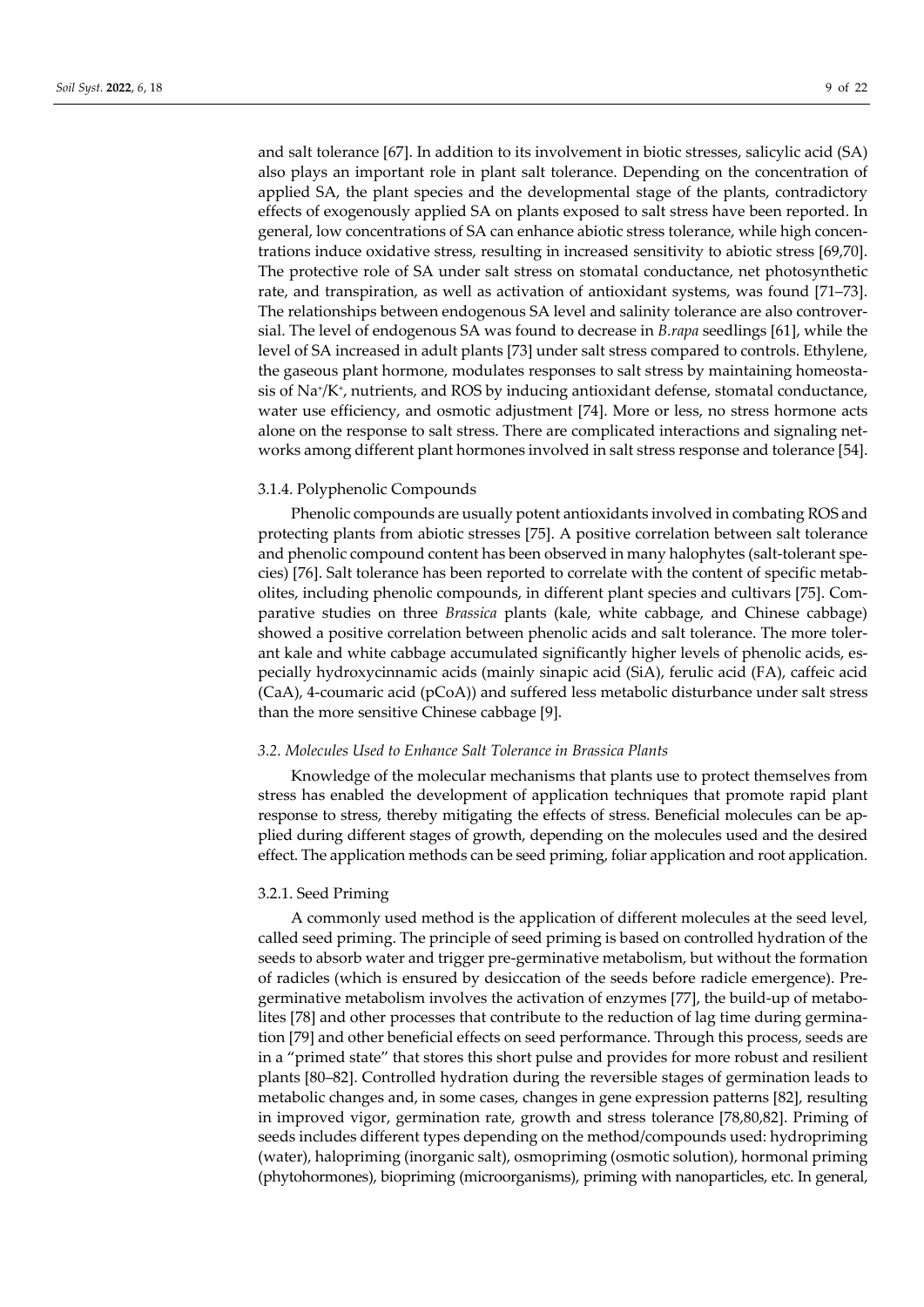halopriming (i.e., NaCl, KNO<sub>3</sub>, CaCl<sub>2</sub> and CaSO<sub>4</sub>) and osmopriming (sugars, polyethylene glycol, glycerol, sorbitol, mannitol, proline) have been most commonly used to improve salt stress tolerance in various plants [83], but other species are also under investigation.

Seed priming methods for improving salt stress tolerance of *Brassica* plants are shown in Table 2. As can be seen, halopriming with NaCl and KCl is a common method for *Brassica* plants and increases salt stress tolerance and production of specific metabolites, which may have a positive effect on the nutritional value of the shoots [84–86]. Research has shown that osmoprimation with PEG, ZnSO**4** and CuSO**4** or KNO**3** solution with osmotic potential can be beneficial for *Brassica* plants as it improves germination and seedling growth under salt stress [87–89]. Priming seeds with gibberellic acid, a plant hormone, helps to mitigate the deleterious effects of salt on white cabbage (*B. oleracea* var*. capitata*) by reducing cellular damage under both control and NaCl stress conditions [90]. However, the positive effect of gibberellic acid under salt stress on *B. napus* was found only for the salt-tolerant cultivar, while it showed no effect in the salt-sensitive cultivar [91]. In addition to gibberellic acid, NO and triacontanol, with growth-regulating activity, showed promising effects in mitigating the adverse effects of salt stress on *Brassica* plants [92,93]. Hydropriming with distilled water increases germination and early seedling growth under salt stress in *B. rapa* subsp. *pekinensis* [94]. In a direct comparison of seed hydropriming with selenium nanoparticles (SeNPs) priming for protection against salt stress in *B. napus*, nanoparticles showed better mitigating effect [95]. Nanoparticles enhanced seed germination and improved antioxidant activities by modulating the expression levels of ABA and GA genes [95]. As per the literature, seed priming can be effectively used to improve *Brassica* seed performance, seedling vigor and resistance, tolerance to salt stress, and nutritional value of plants. However, the efficiency of seed priming may depend on the *Brassica* cultivar and the conditions to which the primed seed is exposed, as well as the type of seed priming used. This technique needs further research as it is a relatively simple method of improving seed performance that can be used in crop production and easily applied by farmers. Field trials and trials on fully matured plants are most needed because, as shown in Table 2, most experiments are conducted in laboratories and on seedlings or young plants.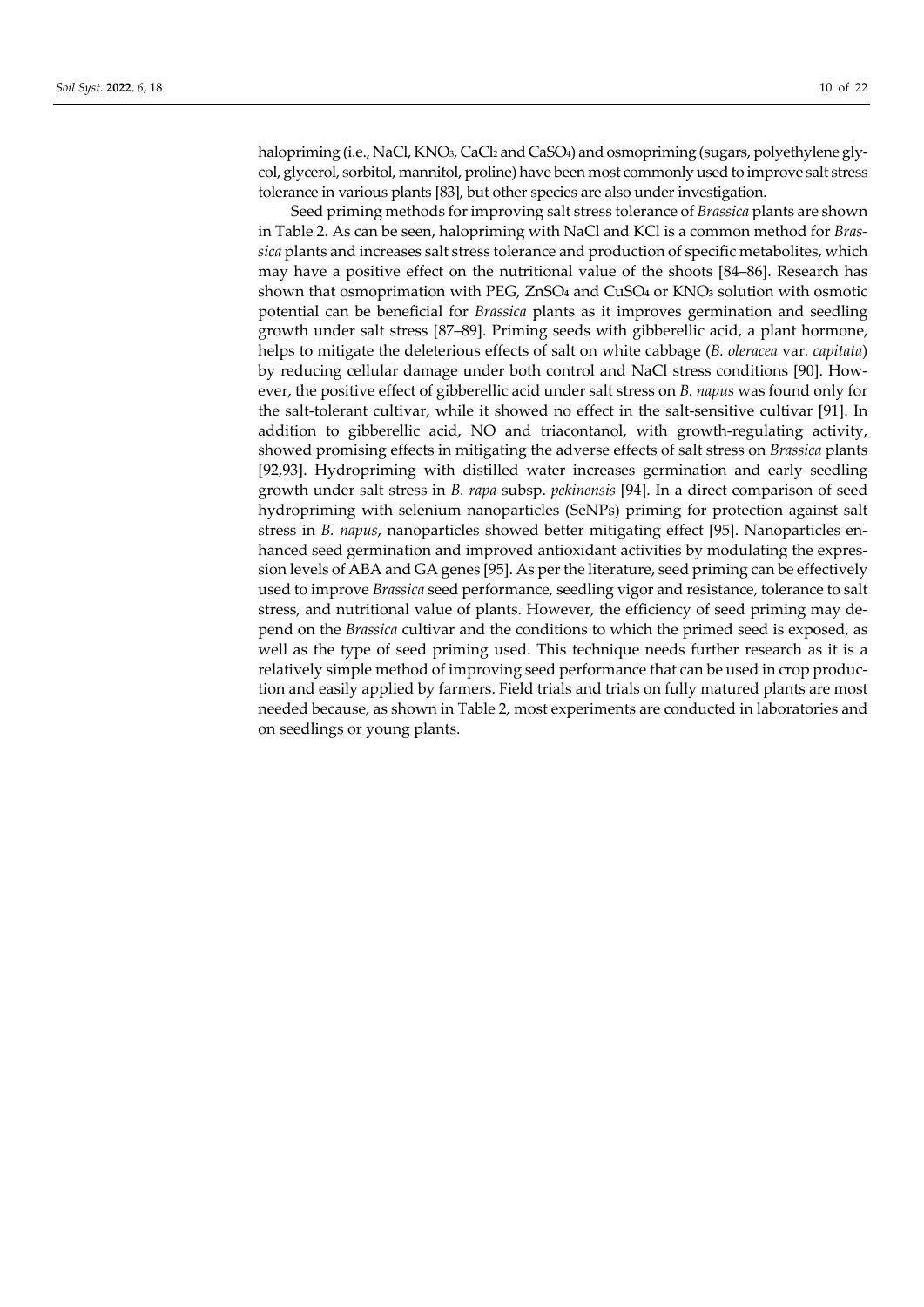**Table 2.** List of molecules, experimental design and results of a study on use of seed priming for salt stress tolerance improvement on *Brassica* plants**.** 

| Molecules                                    | <b>Brassica Plant</b>        | <b>Experimental Design</b>                                                                                                                                                                                                                                                                               | <b>Results</b>                                                                                                                                                                                                                      |
|----------------------------------------------|------------------------------|----------------------------------------------------------------------------------------------------------------------------------------------------------------------------------------------------------------------------------------------------------------------------------------------------------|-------------------------------------------------------------------------------------------------------------------------------------------------------------------------------------------------------------------------------------|
| <b>NaCl</b> [84]                             | B. napus                     | Seed primed with 14 dS m <sup>-1</sup> NaCl solution for 24 h at 20 °C. Plants<br>grown in the greenhouse and watered with five different NaCl solu-<br>tions $(0.4$ (control), 4, 8, 12 and 16 dSm <sup>-1</sup> ), for a period of 3 weeks.                                                            | Increased salt tolerance<br>NaCl priming enhanced proline accumulation and prevented<br>toxic and nutrient deficiency effects of salinity due to less Na <sup>+</sup><br>but more K <sup>+</sup> and Ca <sup>2+</sup> accumulation. |
| <b>KCL</b><br>NaCl [85]                      | B. oleracea var.<br>capitata | Seeds were soaked in KCl 50 mmol·L <sup>-1</sup> ; NaCl 150 mmol·L <sup>-1</sup> for 10 h in a<br>controlled dark chamber at 25 °C Seedlings were sprayed with 150 mM<br>NaCl.                                                                                                                           | Increase of secondary metabolite production, KCl seed priming<br>adding nutritional value to cabbage sprouts                                                                                                                        |
| <b>NaCl</b><br>KNO <sub>3</sub> [86]         | B. napus                     | Seed priming with 1% NaCl or 3% KNO 3 48 h at 25 °C in darkness.<br>Seeds cultivated in Petri dishes containing filter paper soaked with wa-<br>ter, NaCl or CaCl2 solutions 2:1 molar<br>ratio of NaCl and CaCl2.                                                                                       | Increase in germination percentage and index, seedling fresh and<br>dry weight probably due to repair mechanisms during imbibi-<br>tion. KNO <sub>3</sub> had stronger stimulation of germination percentage.                       |
| Polyethylene glycol (PEG) [88]               | B. napus                     | Seed priming with PEG solution with osmotic potential 1.2 MPa for 7<br>days in the darkness at 25 °C. Seeds cultivated in Petri dishes contain-<br>ing filter paper soaked with NaCl solution (100 mM NaCl) or water<br>(control).                                                                       | Improved germination and seedling vigour under salt condi-<br>tions. Increase of gene expression for proline biosynthesis<br>(P5CSA and P5CSA) - up to 279% higher expression of P5CSA<br>under NaCl stress.                        |
| ZnSO <sub>4</sub> and CuSO <sub>4</sub> [87] | B. rapa                      | Seed priming with ZnSO <sub>4</sub> and CuSO <sub>4</sub> . Seed germination under differ-<br>ent levels of NaCl (60, 90 and 120 mM)                                                                                                                                                                     | Increase in germination and seedling growth in both salinity<br>levels as well as in non-saline conditions.                                                                                                                         |
| KNO <sub>3</sub> [89]                        | B. napus                     | Seed priming with KNO <sub>3</sub> solution with osmotic potential -1.0 MPa one<br>day at 30 °C. Pots placed in a greenhouse and irrigated with NaCl with<br>different levels of salinity (0.2, 5, 10, 15 and 20 dS m <sup>-1</sup> )                                                                    | Improvement of seedling growth, development, and establish-<br>ment of primed plants under salinity stress.                                                                                                                         |
| GA <sub>3</sub> [91]                         | B. napus<br>var. oleifera    | Seed priming with GA <sub>3</sub> (1 mM), solution for 12 h. Seeds cultivated in<br>Petri dishes containing filter paper soaked with water, seedlings trans-<br>ferred to chromatography paper strips dipped in 100- and 250-mM<br>NaCl                                                                  | GA <sub>3</sub> improved salt tolerance in salt-tolerant cultivar with no ef-<br>fect on salt-sensitive cultivar                                                                                                                    |
| gibberellic acid (GA3) [90]                  | B. oleracea var.<br>capitata | Seeds were soaked for 10 h in 0, 100, 150 or 200 mg/l GA3. Plants were<br>grown in a greenhouse. Salt treatments were started 15 DAS by adding terms of fresh and dry weights. Plants grown from GA3-primed<br>0, 50, 100 or 150 mM NaCl to the nutrient solutions, and plants were<br>harvested 30 DAS. | GA <sub>3</sub> alleviated the harmful effect of salt stress on cabbage in<br>seeds suffered lower cellular injury both under control condi-<br>tions and under NaCl stress.                                                        |
| distilled water [94]                         | B. rapa<br>ssp. pekinensis   | Seed priming with distilled water 10 h at 20 °C in darkness Seeds culti-<br>vated in Petri dishes containing filter paper soaked with NaCl (50, 100,<br>150, 200 and 250 mM).                                                                                                                            | Increase in germination traits and early seedling growth under<br>salt stress                                                                                                                                                       |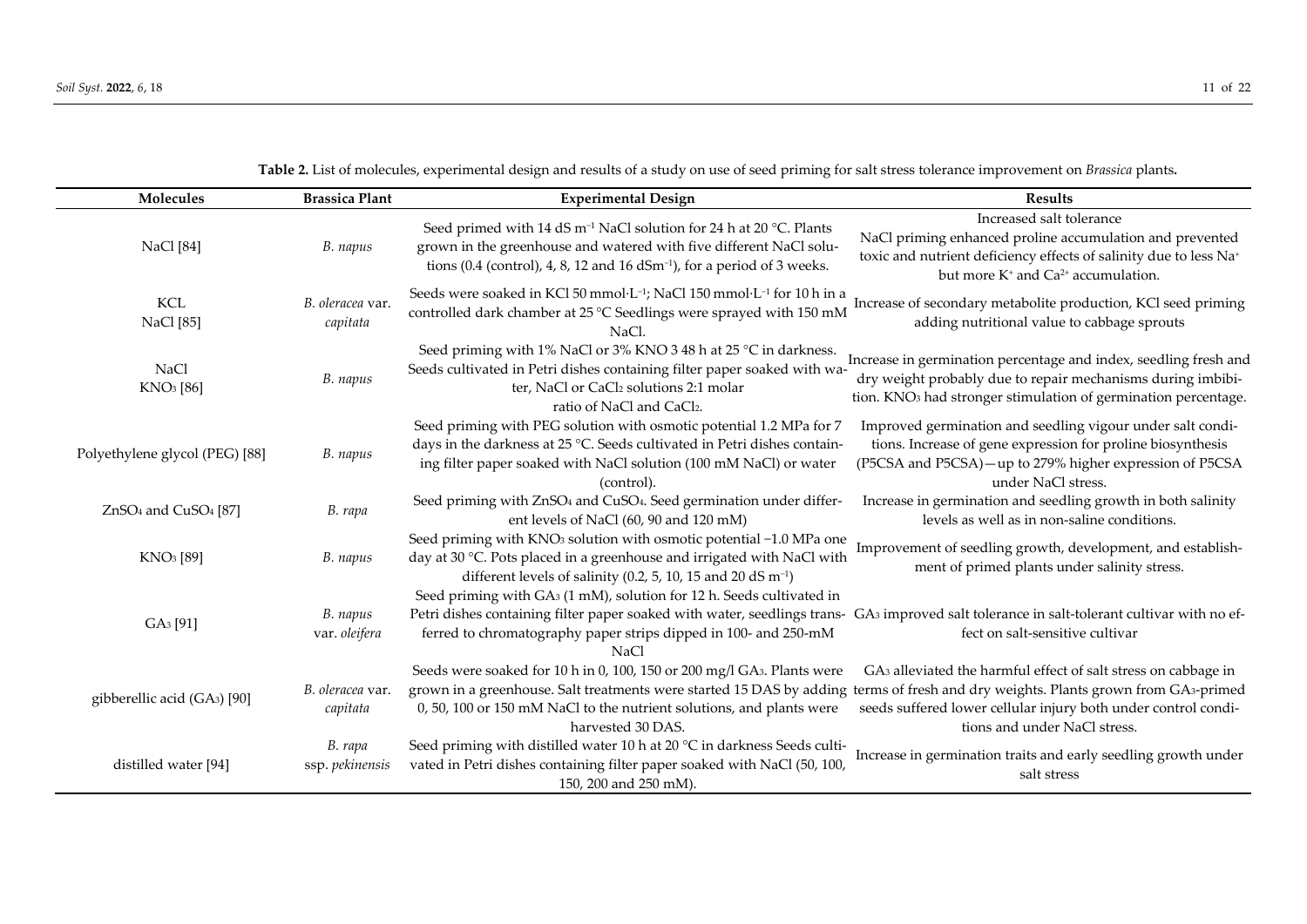| NO [92]                             | B. oleracea           | Seeds were soaked in 0.02 mM NO for 12 h. Broccoli seedlings were<br>subjected to saline stress (NaCl) in Hoagland's solution enriched with<br>all essential nutrients                                                 | NO was effective in increasing plant growth, chlorophyll pig-<br>ments, glycine betaine, proline and oxidative defense system                                                                                                                                                                          |
|-------------------------------------|-----------------------|------------------------------------------------------------------------------------------------------------------------------------------------------------------------------------------------------------------------|--------------------------------------------------------------------------------------------------------------------------------------------------------------------------------------------------------------------------------------------------------------------------------------------------------|
|                                     |                       |                                                                                                                                                                                                                        | Pre-sowing seed treatment with TRIA increased shoot fresh                                                                                                                                                                                                                                              |
| triacontanol [93]                   | B. napus L.           | Seeds were soaked in different levels of TRIA (i.e., 0, 0.5, 1.0 mg L <sup>-1</sup> ) for<br>12 h and salt stress (100 and 150 nM) was applieed on 56-days-old<br>plants and data recorded three weeks after treatment | weight, number of seeds per plant, photosynthetic rate, transpi-<br>ration rate, ratio of chlorophyll a/b, q, electron transport rate,<br>shoot and root K contents, and free proline and glycine betaine<br>contents of canola plants at various TRIA levels under no-saline<br>or saline conditions. |
| Selenium nanoparticles (SeNPs) [95] | B. napus<br>cultivars | Seed priming with 10 mM sodium selenite (Se (IV)) for 72 h,<br>ddH <sub>2</sub> O for hydropriming. Seeds cultivated in plastic boxes with filter<br>paper soaked with 150 mM NaCl.                                    | Nanoparticles elevated seed germination and improved antioxi-<br>dant activities by modulating expression levels of ABA and GA<br>genes                                                                                                                                                                |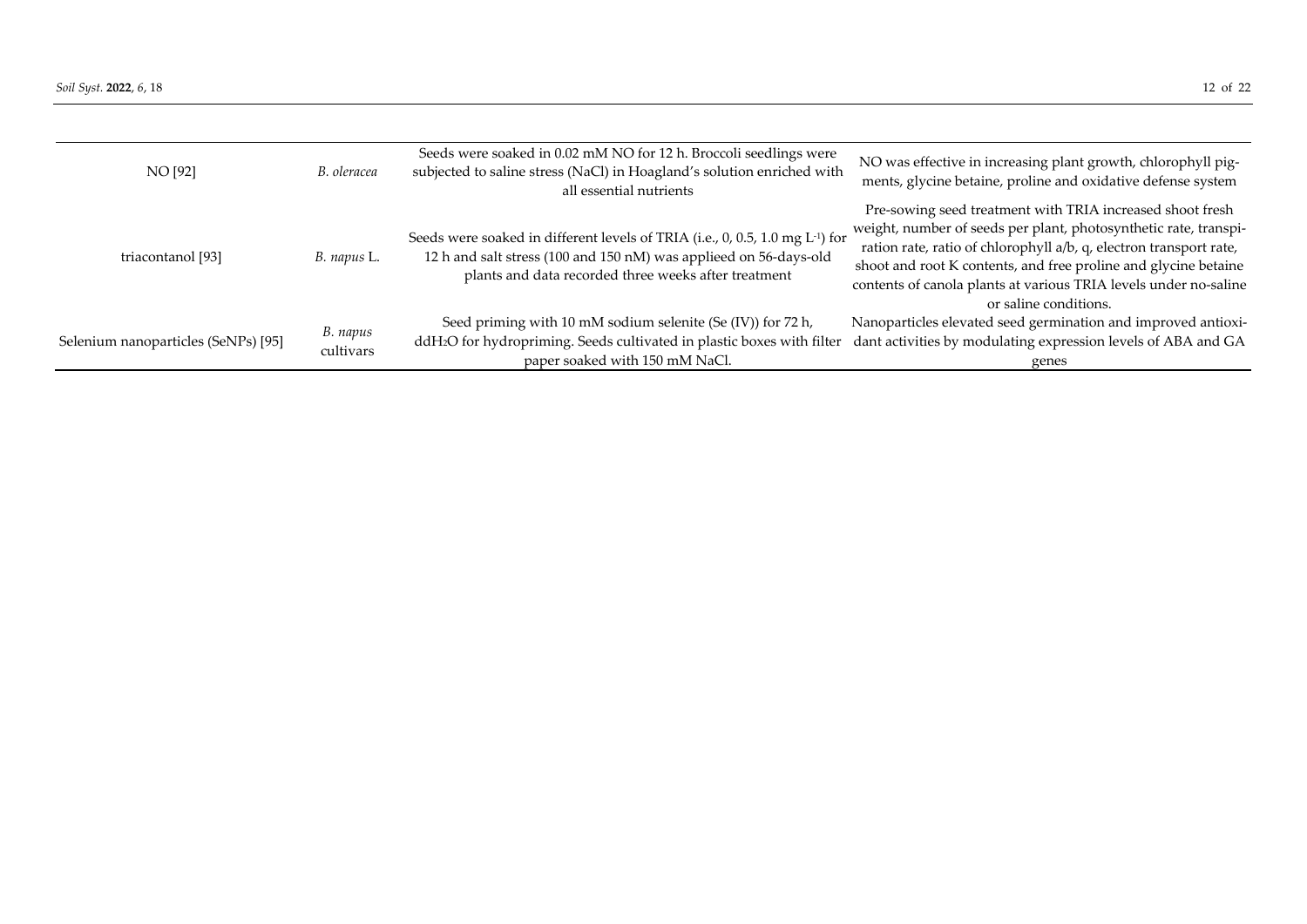#### 3.2.2. Foliar Application

In addition to seed priming, plants at an advanced stage of development can be treated with beneficial molecules. Any application of molecules/chemicals prior to stress exposure can be referred to as chemical priming, where different molecules are applied to contribute to the plant's stress response. Foliar application (by spraying) has been shown to avoid the problem of leaching in the soil and elicit a rapid response in the plant. It is the method of choice for applying growth regulators or other mediators of the stress response.

Foliar application allows the treatment of plants at advanced stages of growth and monitoring of the effect on adult plants. Table 3 summarizes the molecules used for foliar application on *Brassica* plants. The effect of foliar application of proline, a known osmopro-tectant involved in salt stress response, on *B. juncea* showed a limited protective effect in a study by Wani et al. [96]. In another study by the same group on the same species, the simultaneous application of epibrassinolide, a plant hormone belonging to the brassinosteroid class, and proline completely neutralized the negative effects of salt at 78 mM or 117 mM, while the treatment partially neutralized the effects of the highest salt concentration of 156 mM, through the upregulation of the antioxidant system [97]. Foliar application of epibrassinolide, alone or in combination with silicone, also mitigated salt stress-induced damage in *B. juncea* [98].

So far, the most studied molecules applied through the leaves to mitigate the effects of salt stress in *Brassica* plants are salicylic acid (SA). It showed a promising effect on *B. napus* [99,100] and *B. juncea* [101]. The combination of SA and 28-homobrassinolide can completely offset the negative effects of salt stress on *B. juncea* [102]. However, the effect of SA on *B. juncea* may depend on the cultivar. Syeed et al. [101] reported that the effect of SA was more pronounced in salt-tolerant cultivars. In contrast, the beneficial effect of SA foliar application was not dependent on cultivar as found by Husen et al. [103] in *B. carinata*, an amphidiploid plant between *B. oleracea* and *B. nigra*. Vegetables from the brassica group, such as choysum (*B. parachinensis*) [104] and Chinese cabbage (*B. rapa* L. ssp. pekinensis) [73] also suffer less damage from salt stress after application of SA. In a research report by Linić et al. [73], ferullic acid resulted in better improvement of salt tolerance in Chinese cabbage compared to SA, suggesting that other phenolic acids may also have a beneficial effect on *Brassica* plants under salt stress. Methyl jasmonate, a volatile compound involved in various physiological processes in plants, counteracted the inhibitory effects of NaCl by increasing relative water content, soluble sugar content, and photosynthetic rate in an experiment by Ahmadi et al. [105] on *B. napus*. Similarly, inhibition of the negative effects of salinity showed 5-aminolevulinic acid (ALA), an important biosynthetic precursor of tetrapyrroles essential for plant growth and adaptation to stress environments [106]. Foliar application has great potential as a method of applying growth regulators that can help with salt stress tolerance. However, additional experiments are needed in *Brassica* plants, taking into account different developmental stages during spraying and *Brassica* varieties.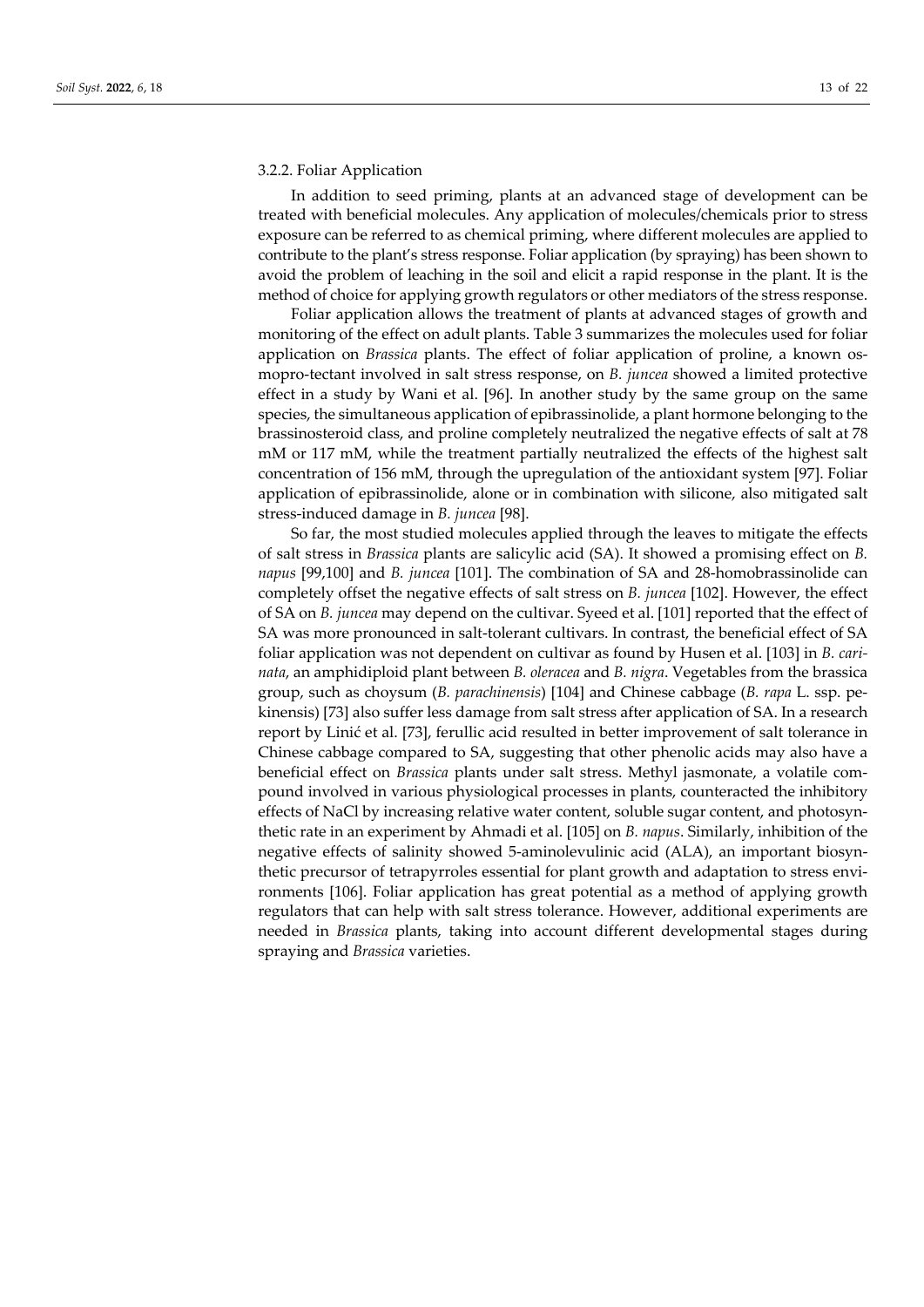| Aget                                  | Plant            | <b>Experimental Design</b>                                                                                                                                      | <b>Results</b>                                                                                                                                          |
|---------------------------------------|------------------|-----------------------------------------------------------------------------------------------------------------------------------------------------------------|---------------------------------------------------------------------------------------------------------------------------------------------------------|
|                                       |                  |                                                                                                                                                                 | Exogenous application of proline counteracted the effects of                                                                                            |
|                                       |                  |                                                                                                                                                                 | At 29 days after sowing, plants were sprayed with either 20 salt stress in Varuna only, by increasing the antioxidative capacity of the                 |
| proline [96]                          | B. juncea        | mM proline or water in the presence or absence of NaCl                                                                                                          | plants. Moreover, proline was not effective in                                                                                                          |
|                                       |                  | stress.                                                                                                                                                         | alleviating the detrimental effects of higher salt concentrations                                                                                       |
|                                       |                  |                                                                                                                                                                 | on the studied parameters.<br>Exogenous application of EBL with proline completely neutralised the                                                      |
|                                       | B. juncea cv.    | The leaves of were sprayed thrice at an interval of 10 min<br>with 20 mM proline at 28 DAS and/or 10-8 M EBL at 29                                              | adverse effects of salt at 78 mM or 117 mM, whereas the treatment                                                                                       |
| Epibrassinolide and proline [97]      |                  |                                                                                                                                                                 | Varuna and cv. RH-30 DAS. Plants were sampled at 60 DAS for stress parameters partially neutralised the impact of highest salt concentration of 156 mM, |
|                                       |                  | and at mature stage (120 DAS) for yield characteristics.                                                                                                        | through the upregulation of the antioxidant system.                                                                                                     |
|                                       | B. juncea        | Seeds of B. juncea were sown in pots and supplemented<br>with NaCl at 15-day stage. Si and EBL treatments were<br>given at 20- and 25-day stages, respectively. | The spray of Si and EBL alone or in combination significantly increased                                                                                 |
| Silicon (Si) 24-Epibrassinolide (EBL) |                  |                                                                                                                                                                 | the growth and photosynthetic traits in the presence/absence of NaCl                                                                                    |
| [98]                                  |                  |                                                                                                                                                                 | stress. A combined effect of Si and EBL counters the damaged caused<br>by the salt stress.                                                              |
|                                       |                  | 10 days seedlings groen for 48 h in Hyponex solution with                                                                                                       | SA is an effective protectant in improving the activities of both                                                                                       |
| Salicylic acid [99]                   | B. napus         | 100 and 200 mM NaCl and with and without spraying 100                                                                                                           | antioxidant defense and glyoxalase enzymes in coffering salt stress                                                                                     |
|                                       |                  | µM salycilic acid                                                                                                                                               | tolerance in B. napus.                                                                                                                                  |
|                                       |                  | One-month-old plants, where four fully expended leaves                                                                                                          |                                                                                                                                                         |
|                                       |                  | had appeared, were sprayed with salicylic acid (0, 0.5, 1                                                                                                       | SA application increased photosynthetic pigments (Chl a, b and                                                                                          |
| Salicylic acid [100]                  | B. napus         | mM) on to the leaves. After the salicylic acid treatment,                                                                                                       | carotenoids), protein and soluble sugars, free amino acids, including                                                                                   |
|                                       |                  | plants were grown under salt concentrations of (0, 4, 8 and<br>12) dsm <sup>-1</sup> for ten days.                                                              | proline and MAD content compared to plants under salinity stress                                                                                        |
|                                       |                  | Plants were grown with 50 mM NaCl and were sprayed                                                                                                              | The application of 0.5 mM SA alleviated the negative effects of 50 mM                                                                                   |
| Salicylic acid [101]                  | B. juncea        | with 0.1, 0.5, and 1.0 mM salicylic acid (SA). Plants were                                                                                                      | NaCl maximally, but 1.0 mM SA proved inhibitory. The effect of SA                                                                                       |
|                                       |                  | harvested at 30 DAS (15 days after SA application)                                                                                                              | was more conspicuous in a salt-tolerant cultivar.                                                                                                       |
|                                       |                  | Twenty-day-old choysum plants were subjected to different                                                                                                       |                                                                                                                                                         |
|                                       | B. parachinensis | salt stress levels (0, 100, 150 and 200 mM NaCl) by                                                                                                             | SA application induced tolerance to salinity stress in choysum plants                                                                                   |
| Salicilyc acid [104]                  |                  | applaying NaCl solutions were to the pots' soil. A week                                                                                                         | due to the synchronized increase in activities of enzymatic and non-                                                                                    |
|                                       |                  | after the first salt stress was commenced; salicylic acid (1                                                                                                    | enzymatic antioxidants, enhanced efficiency of AsA-GSH cycle and the                                                                                    |
|                                       |                  | mM) was foliar applied once a week until harvesting at 45                                                                                                       | MG detoxification systems.                                                                                                                              |
|                                       |                  | DAS.                                                                                                                                                            |                                                                                                                                                         |
|                                       |                  | Four-week-old cultivars were treated with NaCl (50, 100                                                                                                         | SA significantly reduced the salinity-caused effects on the overall                                                                                     |
| Salicylic acid [103]                  | B. carinata      | and 150 mM) and SA were applied by spraying to the aerial                                                                                                       | performance of plants and their antioxidant systems in both the                                                                                         |
|                                       |                  | plant parts four times (at one-week interval) starting from                                                                                                     | cultivars.                                                                                                                                              |

**Table 3.** List of foliar treatments with molecules and their beneficial effect on *Brassica* plants under salt stress.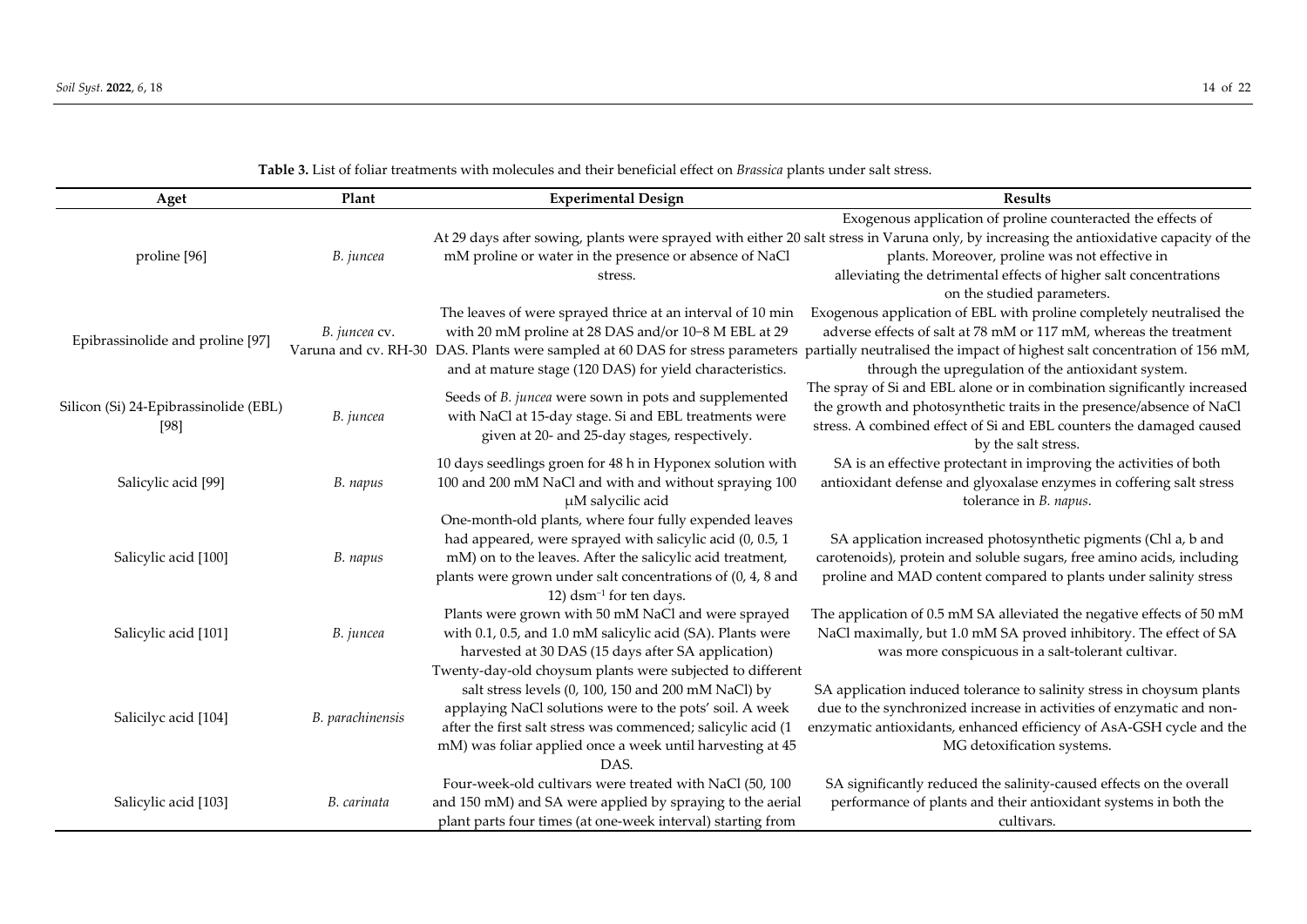|                                                   |                               | the fifth week after germination up to the eighth week.                                                                                                                                                                                                                                                                                                                                                |                                                                                                                                                                                                                                                                                                                     |
|---------------------------------------------------|-------------------------------|--------------------------------------------------------------------------------------------------------------------------------------------------------------------------------------------------------------------------------------------------------------------------------------------------------------------------------------------------------------------------------------------------------|---------------------------------------------------------------------------------------------------------------------------------------------------------------------------------------------------------------------------------------------------------------------------------------------------------------------|
|                                                   |                               | Sampling was done when plants were 9 weeks old.                                                                                                                                                                                                                                                                                                                                                        |                                                                                                                                                                                                                                                                                                                     |
| 28 homobrassinolide (HBL)<br>salicylic acid [102] | B. juncea                     | The leaves of 29-day-old plants grown in presence or<br>absence of saline conditions (4.2 dsm <sup>-1</sup> ) were sprayed with<br>distilled water, HBL and/or SA and plant responses were<br>studied at 30 days after sowing (24 h after spray) and 45<br>days after sowing.                                                                                                                          | HBL excelled in its effects at both sampling stages. Toxic effects<br>generated by salinity stress were completely overcome by the<br>combination of the two hormones (HBL and SA) at 45 DAS                                                                                                                        |
| methyl jasmonate [105]                            | B. napus                      | The salinization and MeJA application were simultaneously<br>carried out when plants were 16 days old. Ethanol (0.04%,<br>$v/v$ ) was added to the solution prepared for the foliar<br>applications as solvent.                                                                                                                                                                                        | Exogenously applied MeJA counteracted the inhibitory effects of NaCl<br>by increasing relative water content, soluble sugar content and<br>photosynthesis rate.                                                                                                                                                     |
| Ferulic acid (FA)<br>Salicylic acid (SA) [73]     | B. rapa L. ssp.<br>pekinensis | At 4 weeks of cultivation, hydroponically cultivated plants<br>were sprayed with phenolic acids: salicylic (SA) and trans-<br>ferulic acid (FA) (10, 50, and 100 $\mu$ M) and the NaCl<br>concentration in the hydroponic solution was gradually<br>increased up to 150 mM NaCl. The photosynthetic<br>parameters were measured 72 h after salt application and<br>plants were harvested for analysis. | SA and FA treatments, with a concentration of $10 \mu M$ , had attenuated<br>effects on salt-stressed plants, causing a decrease in proline and SA<br>level, and indicating that the plants suffered less metabolic disturbance.<br>FA resulted in a better ameliorative effect on salt stress compared to SA.      |
| 5-aminolevulinic acid (ALA) [106]                 | B. napus L.                   | The leaves of plants grown in a pots under 200 mM NaCl<br>of 0 or 30 mg·L <sup>-1</sup> at 35 and 40 DAS. Plants were harvested 10<br>days after initially being treated with ALA.                                                                                                                                                                                                                     | ALA improved salt tolerance by promoting the accumulation of<br>were sprayed with 5 mL of ALA solution at a concentration chlorophyll and heme resulting from the increase of intermediate levels<br>in the tetrapyrrole biosynthetic pathway, along with enhancing the<br>proline accumulation in <i>B. napus.</i> |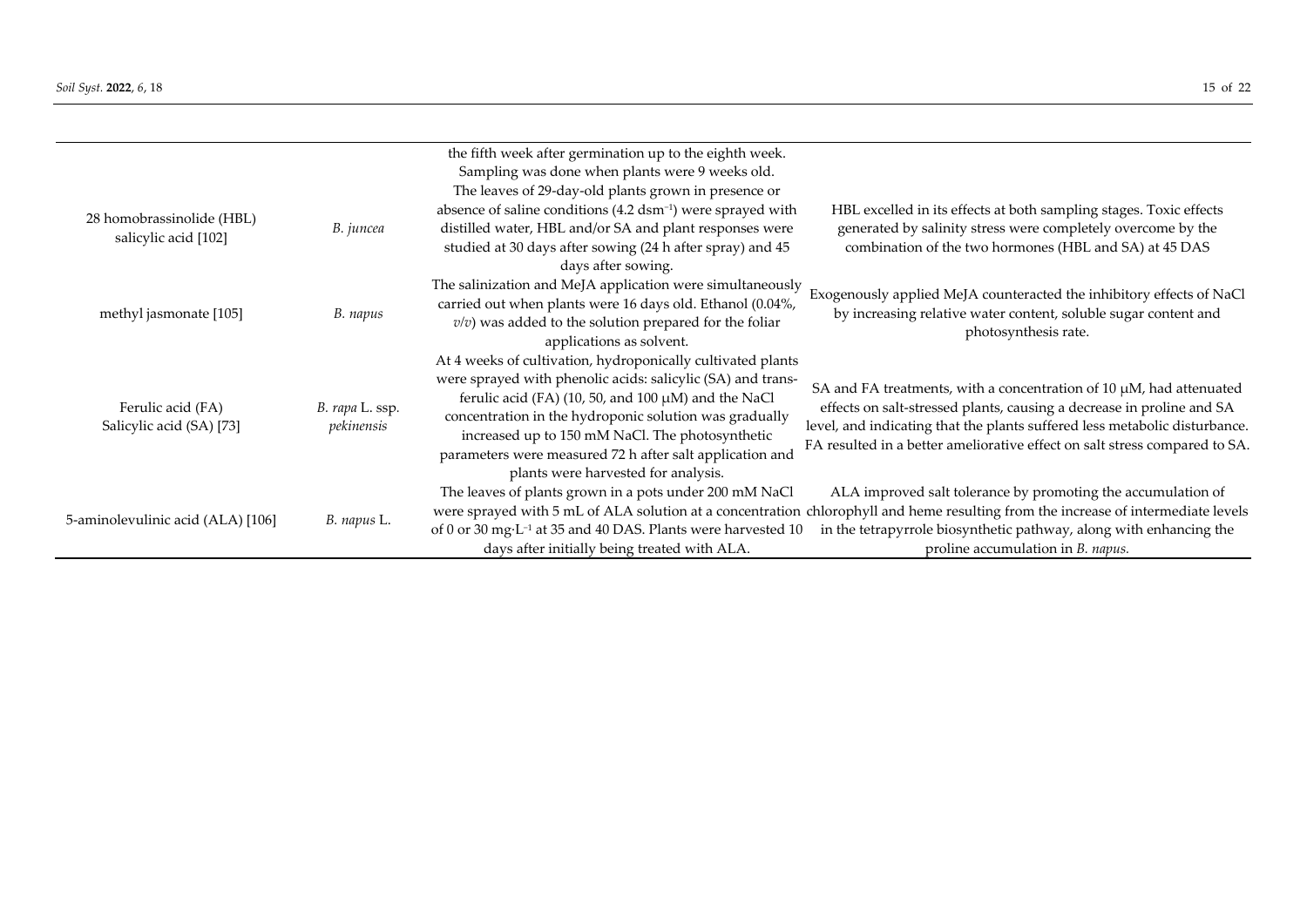#### 3.2.3. Root Application

The third way of applying beneficial molecules is to the root system, by introducing molecules into the soil or media in which plants grow. Here it is important to note that such application can affect not only the plants but also the rhizosphere microbiome, whose role in responding to salt stress we discussed above. Most research focuses only on the plant response and more research is needed that comparatively examines the microbiota and the plants.

Information on molecules used on *Brassica* plants is summarised in Table 4. This type of application is appropriate for hydroponically grown plants, and most research on *Brassica* plants is conducted using *B. napus* as a model plant. Molecules that have a positive effect on salt stress tolerance in *B. napus* are strigolactone GR24, poly(γ-glutamic acid), silicone, melatonin, and serotonin [107–112]. Most of these molecules alleviate the oxidative stress caused by salinity and help to mitigate the negative effects. Thiourea, an ROS scavenger, also has a similar effect on *B. juncea* [113].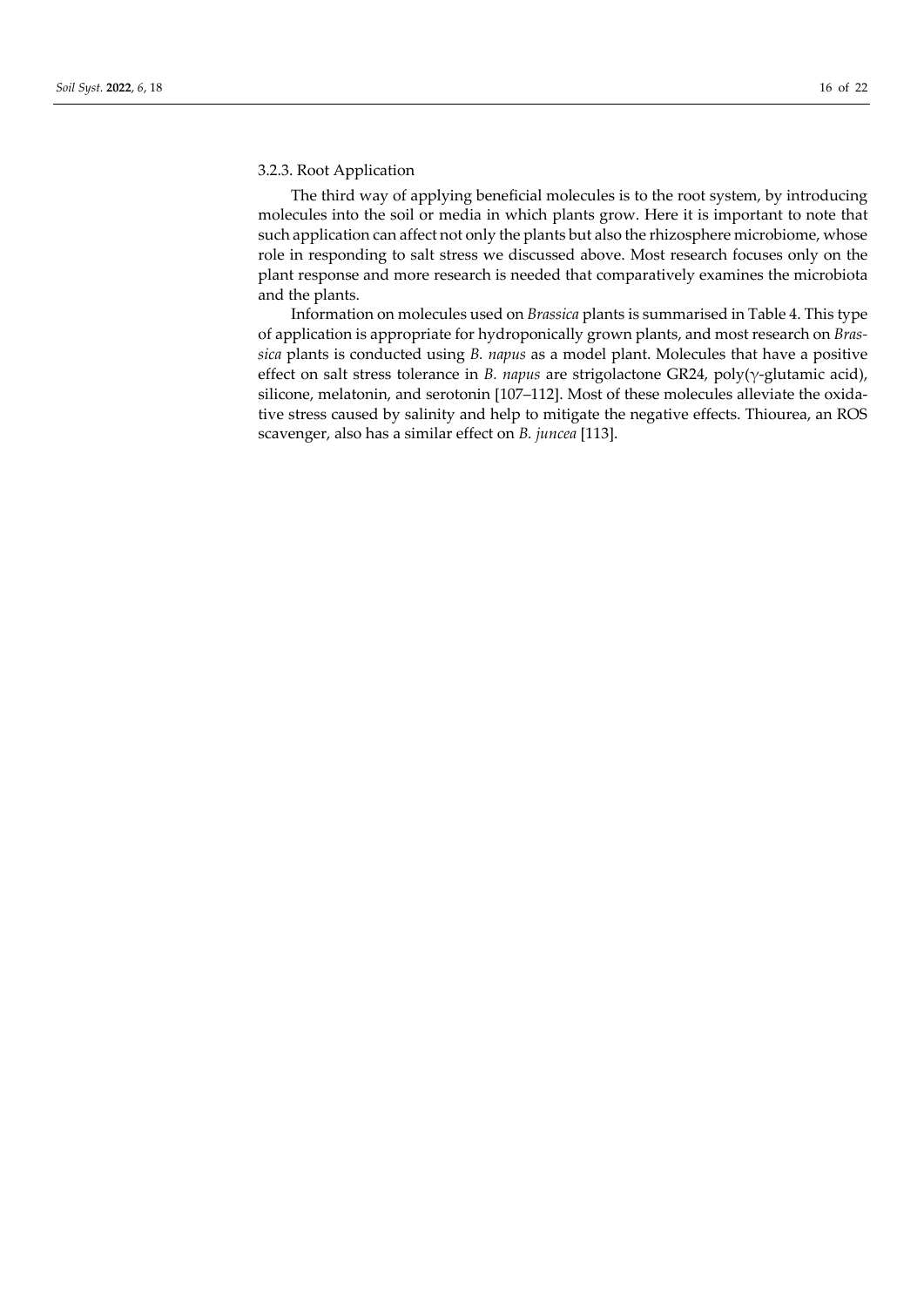**Table 4.** List of root treatments by beneficial molecules and their ameliorative effects on *Brassica* species under salinity stress.

| Aget                                                   | <b>Brassica</b>        | <b>Experimental Design</b>                                                                                                                                                                                                                                                                                                                                                                                                     | <b>Results</b>                                                                                                                                                                                                                                              |
|--------------------------------------------------------|------------------------|--------------------------------------------------------------------------------------------------------------------------------------------------------------------------------------------------------------------------------------------------------------------------------------------------------------------------------------------------------------------------------------------------------------------------------|-------------------------------------------------------------------------------------------------------------------------------------------------------------------------------------------------------------------------------------------------------------|
| GR24, strigolactone [107]                              | B. napus               | Four-week-old plants grown in half-strength Hoagland nutrient solution<br>were treated with salinities (0, 100, and 200 mM NaCl) and withh presence<br>or absence of GE24.                                                                                                                                                                                                                                                     | Strigolactones GR24 improve plant growth,<br>photosynthesis, and alleviate oxidative stress.                                                                                                                                                                |
| Poly( $\gamma$ -glutamic acid) ( $\gamma$ -PGA) [108]  | B. napus               | A salinity model was simulated by exposing the hydroponicly grown<br>roots of rape seedlings to 100 mM NaCl solution for 48, 96 and 144 h with<br>or without the presence of 20 mg/L $\gamma$ -PGA.                                                                                                                                                                                                                            | $\gamma$ -PGA improved resistance to salt stress in by activating<br>the proline synthesis pathway and promoting proline<br>accumulation.                                                                                                                   |
| silicone [109]                                         | B. napus               | 12 DASplants, growing semi-hydroponic, SiO2 (1 mM) and NaCl (100 and<br>200 mM) were added in the solution-alone or in combination. The first<br>leaves were harvested and used for quantifying parameters after 48 h of<br>treatment exposure.                                                                                                                                                                                | Si improved plant tolerance to salinity stress through<br>enhancement of both antioxidant defense and glyoxalase<br>systems that led to reduced oxidative damage and<br>methylglyoxal toxicity.                                                             |
| melatonin [110]                                        | B. napus               | Nine-day-old seedlings analysed after growing in solution with different alleviate osmotic stress by promoting the accumulation of<br>NaCl and melatonin concentrations.                                                                                                                                                                                                                                                       | Melatonin improves the H2O2-scavenging capacity,<br>osmoregulators, facilitate root development and improve<br>the biomass                                                                                                                                  |
| melatonin [111] $(\mu M)$ (MT) and lipoic<br>acid (LA) | B. napus               | Seeds were sown in Petri dishes (HS) with 0 or 100 mM NaCl or melatonin The alteration of metabolic pathways, redox modulation,<br>(µM) (MT) or lipoic acid (LA) treatments (0.5 µM) below and above the and ions homeostasis in plant tissues by the combined LA<br>seeds. Seedlings grown until the shoot attained 5 to 6 cm height and root and MT application are helpful towards the adaptation in<br>attained 7 to 8 cm. | a saline environment.                                                                                                                                                                                                                                       |
| Seratonin [112]                                        | B. napus               | Hydroponically grown seedlings with two leaves were treted with<br>seratonin (0, 50, 100, 200, 300 µmol/L) under 0.75% NaCl.                                                                                                                                                                                                                                                                                                   | Serotonin improved the ability of ROS scavenging,<br>osmotic pressure regulation and promoting growth, thus<br>alleviating the salinity of seedlings                                                                                                        |
| Thiourea (TU) [113]                                    | B. juncea<br>var. TPM1 | Hydroponically grown plants were subject to salinity stress (150 mM<br>NaCl) with and witout of the presence of 75 µM TU. Alalysis were<br>performed 7-d post-treatment.                                                                                                                                                                                                                                                       | Thiourea (TU, a ROS scavenger) has delineates salt stress<br>ameliorating action. The ameliorative potential of TU<br>towards NaCl stress was related with its ability to<br>decrease ROS accumulation in roots and increase Na+<br>accumulation in shoots. |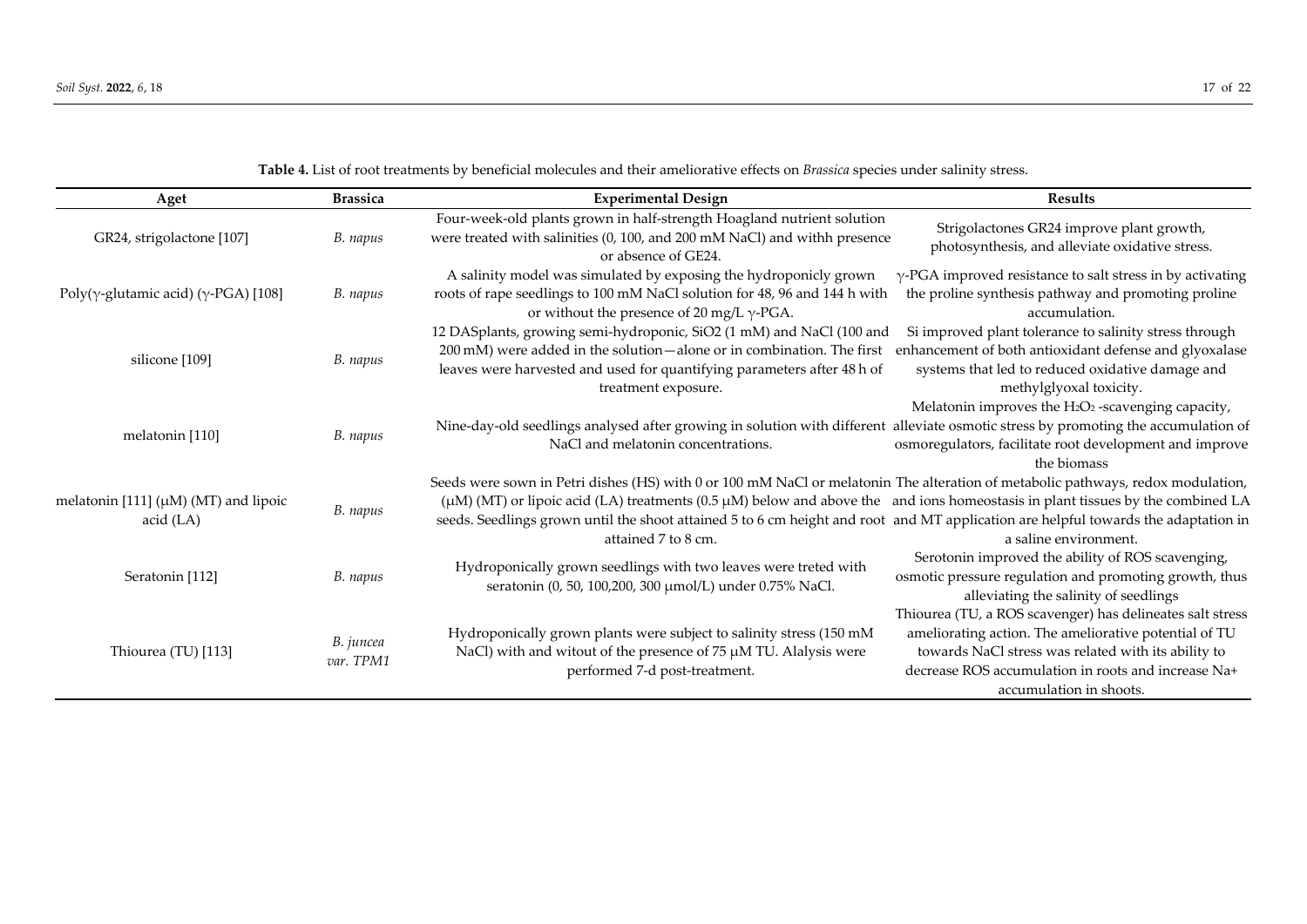Although molecules have shown promise, there are no data from field trials that provide more realistic information, and such studies are certainly needed in the future.

#### **4. Conclusions**

Soil salinization is a global problem that can lead to significant losses in agricultural production. In this review, we summarized and reviewed recent data on several microorganisms and molecules whose application may be beneficial for mitigating salt stress in *Brassica* plants.

Several *Brassica* species are able to establish mutualistic relationships with their microbiome that could help them cope with stress caused by increasing salinity. However, further interdisciplinary research is needed to characterize this positive relationship and the potential to utilize beneficial and/or salt-tolerant microbes as a biotic resource that could minimize the damage to *Brassica* plants caused by induced salt stress.

The knowledge of the mechanisms involved in the stress response of *Brassica* plants provided the impetus for the research, which focused on the development of different application methods that induce a better and faster response to salt stress and consequently help to mitigate the negative effects of salt stress. The application of the beneficial molecules can be done through the seed, known as seed priming, or at advanced stages of development through foliar spraying or root application. Several molecules show promising activity, but all of these experiments were conducted in the laboratory/under controlled conditions and additional experiments under field are needed to determine optimal conditions of application. According to the data we summarized, the experiments are also limited to some *Brassica* plant species and research should extend to a wider range of different species/cultivars. Moreover, many of the available data show the beneficial effects of certain biomolecules and microorganisms on seedlings or young plants under stress conditions. Further research should evaluate their potential beneficial effects on plants at commercial or horticultural maturity.

**Author Contributions:** Conceptualization, I.P. and D.Š.; writing—original draft preparation, I.P., D.Š., E.K., B.S.-S.; writing—review and editing, D.Š.; I.P., E.K., B.S.-S.; supervision, D.Š.; project administration, D.Š., I.P., B.S.-S.; funding acquisition, I.P., B.S.-S., D.Š. All authors have read and agreed to the published version of the manuscript.

**Funding:** This article is the result of activities on the project "Exploring adaptation potential of rhizosphere microbiome to climate change: towards sustainable agriculture in the future- PERSPIRE" (KK.05.1.1.02.0001) funded by the European Regional Development Fund (ERDF). D.Š. research is supported by Grant for Scientific Research and Artistic Work from the University North under the no. UNIN-BIOTEH-21-1-1.

**Institutional Review Board Statement:** Not applicable.

**Informed Consent Statement:** Not applicable.

**Conflicts of Interest:** The authors declare no conflicts of interest.

#### **References**

- 1. Shah, A.N.; Tanveer, M.; Abbas, A.; Fahad, S.; Baloch, M.S.; Ahmad, M.I.; Saud, S.; Song, Y. Targeting salt stress coping mechanisms for stress tolerance in Brassica: A research perspective. *Plant. Physiol. Biochem.* **2021**, *158*, 53–64.
- 2. FAO (Food and Agriculture Organization of the United Nations). *Global Map of Salt-Affected Soils*; FAO: Rome, Italy, 2021.
- 3. Shahid, S.A.; Zaman, M.; Heng, L. Soil Salinity: Historical Perspectives and a World Overview of the Problem. In *Guideline for Salinity Assessment, Mitigation and Adaptation Using Nuclear and Related Techniques*; Shahid, S.A., Zaman, M., Heng, L., Eds.; Springer Open: Basel, Switzerland 2018; pp. 43–53.
- 4. Šamec, D.; Salopek-Sondi, B. Cruciferous (Brassicaceae) vegetables. In *Nonvitamin and Nonmineral Nutritional Supplements*; Nabavi, S.M., Sanches Silva, T., Eds.; Academic Press: Cambridge, MA, USA, 2019; pp. 195–202.
- 5. Ashraf, M. Relationships between growth and gas exchange characteristics in some salt-tolerant amphidiploid Brassica species in relation to their diploid parents. *Environ. Exp. Bot.* **2001**, *45*, 155–163.
- 6. Chakraborty, K.; Bose, J.; Shabala, L.; Eyles, A.; Shabala, S. Evaluating relative contribution of osmotolerance and tissue tolerance mechanisms toward salinity stress tolerance in three Brassica species. *Physiol. Plant*. **2016**, *158*, 135–151.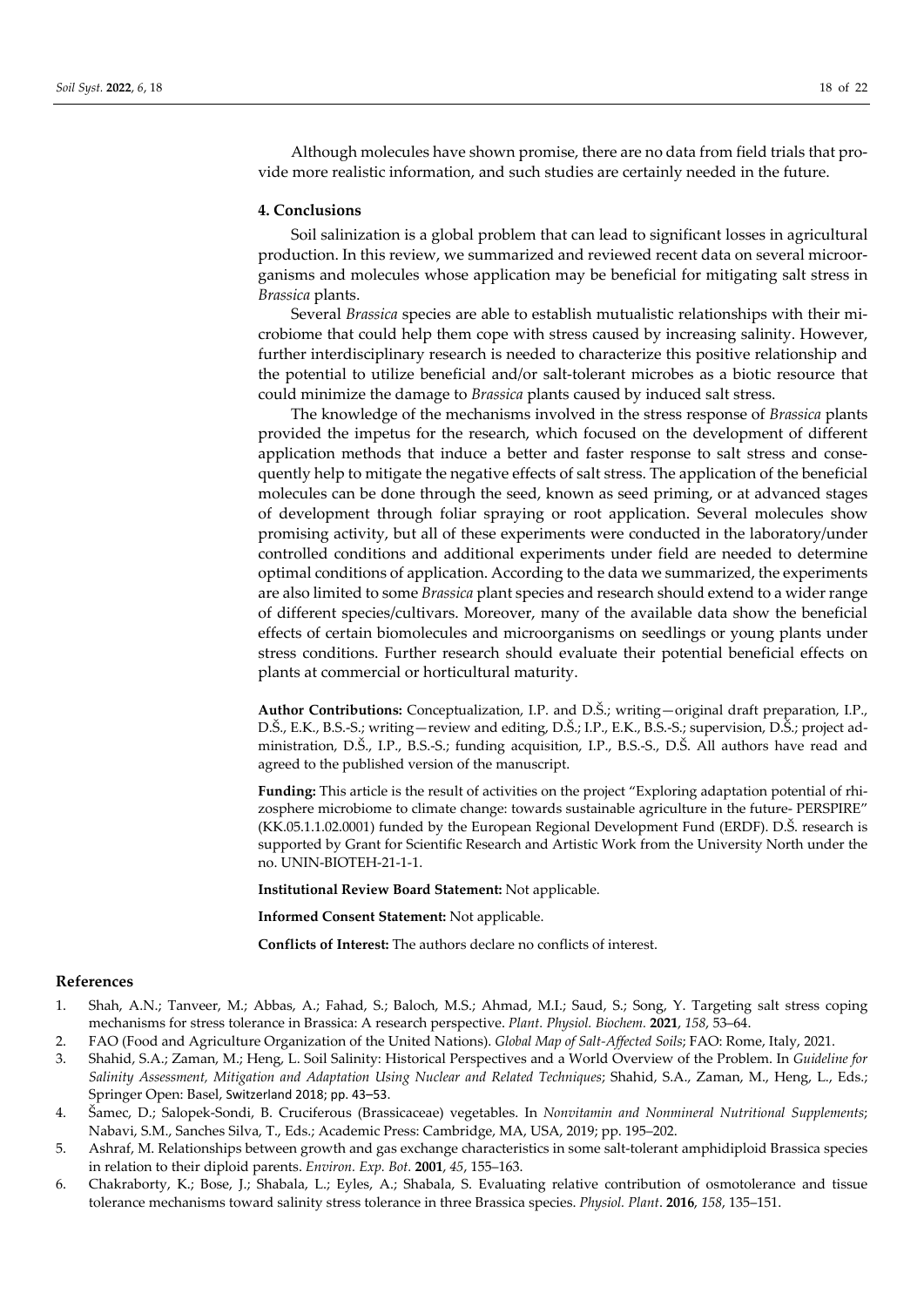- 7. Pavlović, I.; Mlinarić, S.; Tarkowská, D.; Oklestková, J.; Novák, O.; Lepeduš, H.; Vujčić Bok, V.; Radić Brkanac, S.; Strnad, M.; Salopek-Sondi, B. Early Brassica crops responses to salinity stress: A comparative analysis between Chinese cabbage, White cabbage and Kale*. Front. Plant. Sci.* **2019**, *10*, 450.
- 8. Purty, R.S.; Kumar, G.; Singla-Pareek, S.L.; Pareek, A. Towards salinity tolerance in *Brassica*: An overview. *Physiol. Mol. Biol. Plants* **2018**, *14*, 39–49.
- 9. Linić, I.; Šamec, D.; Grúz, J.; Vujčić Bok, V.; Strnad, M.; Salopek Sondi, B. Involvement of Phenolic Acids in Short-Term Adaptation to Salinity Stress is Species-Specific among Brassicaceae. *Plants* **2019**, *8*, 155.
- 10. Šamec, D.; Linić, I.; Salopek-Sondi, B. Salinity Stress as an Elicitor for Phytochemicals and Minerals Accumulation in Selected Leafy Vegetables of Brassicaceae. *Agronomy* **2021**, *11*, 361.
- 11. Westman, S.M.; Kloth, K.J.; Hanson, J.; Ohlsson, A.B.; Albrectsen, B.R. Defence priming in Arabidopsis—A Meta-Analysis. *Sci. Rep*. **2019**, *9*, 13309.
- 12. Berendsen, R.L.; Pieterse, C.M.J.; Bakker, P.A.H.M. The rhizosphere microbiome and plant health. *Trends Plant. Sci.* **2012**, *17*, 478–486.
- 13. Mauchline, T.H.; Malone, J.G. Life in earth—The root microbiome to the rescue? *Curr. Opin. Microbiol.* **2017**, *37*, 23–28.
- 14. Otlewska, A.; Migliore, M.; Dybka-Stepien, K.; Manfredini, A.; Struszczyk-Swita, K.; Napoli, R.; Białkowska, A.; Canfora, L.; Pinzari, F. When Salt Meddles Between Plant, Soil, and Microorganisms. *Front. Plant. Sci.* **2020**, *11*, 553087.
- 15. de Zelicourt, A.; Al-Yousif, M.; Hirt, H. Rhizosphere microbes as essential partners for plant stress tolerance. *Mol. Plant.* **2013**, *6*, 242–245.
- 16. Nadeem, S.M.; Ahmad, M.; Zahir, Z.A.; Javaid, A.; Ashraf, M. The role of mycorrhizae and plant growth promoting rhizobacteria (PGPR) in improving crop productivity under stressful environments. *Biotechnol. Adv.* **2014**, *32*, 429–448.
- 17. Acosta-Motos, J.R.; Ortuño, M.F.; Bernal-Vicente, A.; Diaz-Vivancos, P.; SanchezBlanco, M.J.; Hernandez, J.A. Plant responses to salt stress: Adaptive mechanisms. *Agronomy* **2017**, *7*, 18–56.
- 18. Rodriguez, R.; Redman, R. More than 400 million years of evolution and some plants still can't make it on their own: Plant stress tolerance via fungal symbiosis. *J. Exp. Bot*. **2008**, *59*, 1109–1114.
- 19. Vaishnav, A.; Shukla, A.K.; Sharma, A.; Kumar, R.; Choudhary, D.K. Endophytic Bacteria in Plant Salt Stress Tolerance: Current and Future Prospects. *J. Plant. Growth Regul.* **2019**, *38*, 650–668.
- 20. Yan, N.; Marschner, P.; Cao, W.H.; Zuo, C.Q.; Qin, W. Influence of salinity and water content on soil microorganisms. *Int. Soil Water Conserv. Res.* **2015**, *3*, 316–323.
- 21. Kumar, A.; Singh, S.; Gaurav, A.K.; Srivastava, S.; Verma, J.P. Plant growthpromoting bacteria: Biological tools for the mitigation of salinity stress in plants. *Front. Microbiol.* **2020**, *11*, 1216.
- 22. Abdul Rahman, N.S.N.; Abdul Hamid, N.W.; Nadarajah, K. Effects of Abiotic Stress on Soil Microbiome. *Int. J. Mol. Sci*. **2021**, *22*, 9036.
- 23. Mokrani, S.; Nabti, E.; Cruz, C. Current Advances in Plant Growth Promoting Bacteria Alleviating Salt Stress for Sustainable Agriculture. *Appl. Sci.* **2020**, *10*, 7025.
- 24. Andronov, E.E.; Petrova, S.N.; Pinaev, A.G.; Pershina, E.V.; Rakhimgaliyeva, S.; Akhmedenov, K.M.; Gorobets, A.V.; Sergaliev, N.K. Analysis of the structure of microbial community in soils with different degrees of salinization using T-RFLP and realtime PCR techniques. *Eurasian Soil Sci.* **2012**, *45*, 147–156.
- 25. Egamberdieva, D.; Shurigin, V.; Gopalakrishnan, S.; Sharma, R. Growth and symbiotic performance of chickpea (Cicer arietinum) cultivars under saline soil conditions. *J. Biol. Chem. Res.* **2014**, *31*, 333–341.
- 26. Vaishnav, A.; Kumari, S.; Jain, S.; Varma, A.; Tuteja, N.; Choudhary, D.K. PGPR mediated expression of salt tolerance gene in soybean through volatiles under sodium nitroprusside. *J. Basic Microbiol.* **2016**, *56*, 1–15.
- 27. Liu, H.; Carvalhais, L.C.; Crawford, M.; Singh, E.; Dennis, P.G.; Pieterse, C.M.J.; Schenk, P.M. Inner plant values: Diversity, colonization and benefits from endophytic bacteria. *Front. Microbiol.* **2017**, *8*, 2552.
- 28. Das, P.; Behera, B.K.; Meena, D.K.; Azmi, S.A.; Chatterjee, S.; Meena, K.; Sharm, A.P. Salt stress tolerant genes in halophilic and halotolerant bacteria: Paradigm for salt stress adaptation and osmoprotection. *Int. J. Curr. Microbiol. App. Sci.* **2015**, *4*, 642–658.
- 29. Gopalakrishnan, S.; Sathya, A.; Vijayabharathi, R.; Varshney, R.K.; Gowda, C.L.; Krishnamurthy, L. Plant growth promoting rhizobia: Challenges and opportunities. *3 Biotech* **2015**, *5*, 355–377.
- 30. Ferreira, M.J.; Silva, H.; Cunha, A. Siderophore-producing rhizobacteria as a promising tool for empowering plants to cope with iron limitation in saline soils: A review. *Pedosphere* **2019**, *29*, 409–420.
- 31. Sunita, K.; Mishra, I.; Mishra, J.; Prakash, J.; Arora, N.K. Secondary Metabolites From Halotolerant Plant Growth Promoting Rhizobacteria for Ameliorating Salinity Stress in Plants. *Front. Microbiol.* **2020**, *11*, 567768.
- 32. Choudhary, D.K.; Kasotia, A.; Jain, S.; Vaishnav, A.; Kumari, S.; Sharma, K.P.; Varma, A. Bacterial mediated tolerance and resistance to plants under abiotic and biotic stresses. *J. Plant. Growth. Regul.* **2015**, *35*, 276–300.
- 33. Hardoim, P.R.; van Overbeek, L.S.; Berg, G.; Pirttilä, A.M.; Compant, S.; Campisano, A.; Döring, M.; Sessitsch, A. The hidden world within plants: Ecological and evolutionary considerations for defining functioning of microbial endophytes. *Microbiol. Mol. Biol. Rev.* **2015**, *79*, 293–320.
- 34. Jalil, S.U.; Ansari, M.I. Plant microbiome and its functional mechanism in response to environmental stress. *Int. J. Green Pharm*. **2018**, *12*, S81.
- 35. Li, H.S.; Lei, P.; Pang, X.; Li, S.; Xu, H.; Xu, Z.Q.; Feng, X.H. Enhanced tolerance to salt stress in canola (Brassica napus L.) seedlings inoculated with the halotolerant Enterobacter cloacae HSNJ4. *Appl. Soil. Ecol.* **2017**, *119*, 26–34.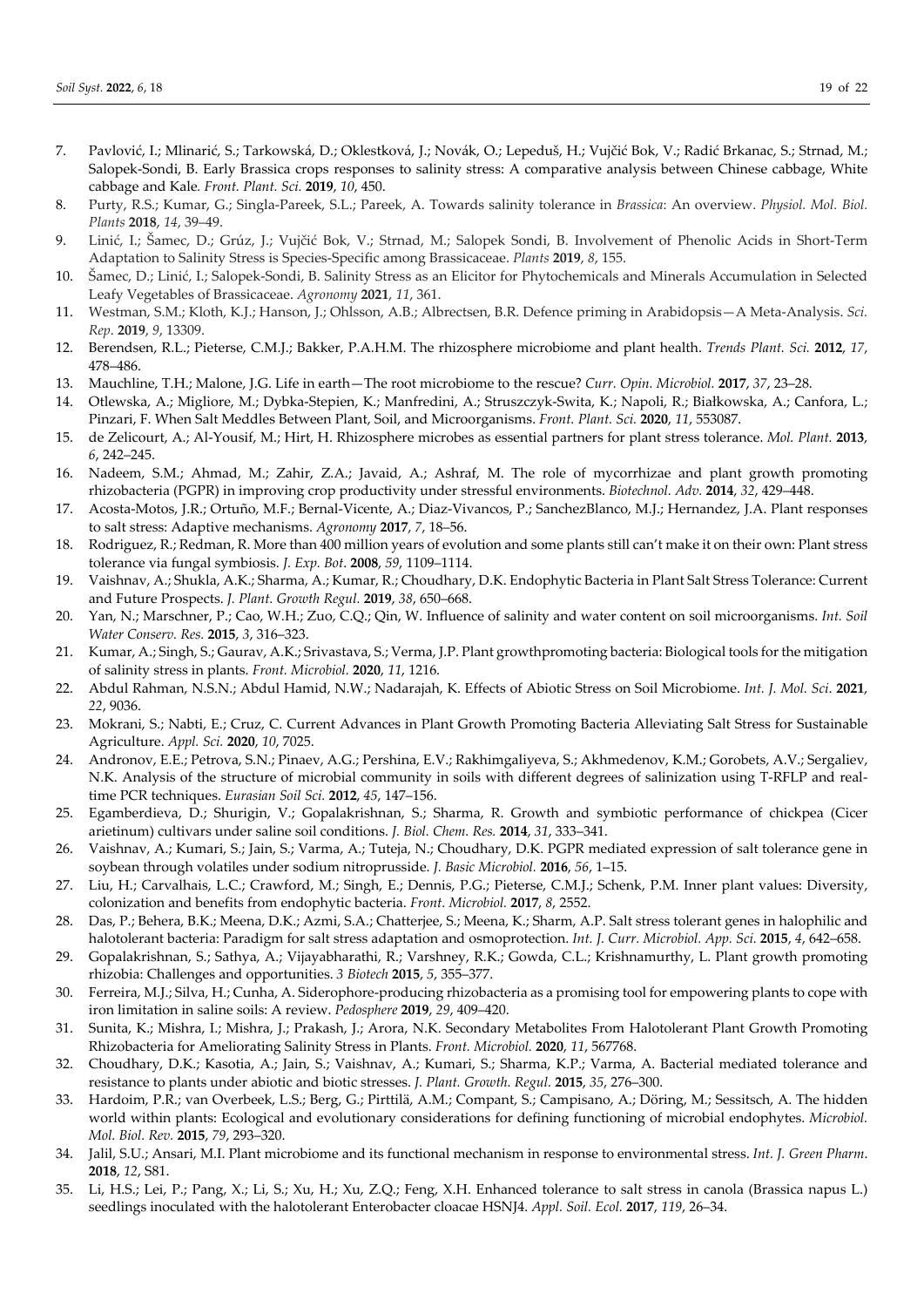- 36. Cheng, Z.; Woody, O.Z.; McConkey, B.J.; Glick, B.R. Combined effects of the plant growth-promoting bacterium Pseudomonas putida UW4 and salinity stress on the Brassica napus proteome. *Appl. Soil. Ecol*. **2012**, *61*, 255–263.
- 37. Abdel Latef, A.A.H.; Omer, A.M.; Badawy, A.A.; Osman, M.S.; Ragaey, M.M. Strategy of Salt Tolerance and Interactive Impact of Azotobacter chroococcum and/or Alcaligenes faecalis Inoculation on Canola (Brassica napus L.) Plants Grown in Saline Soil. *Plants* **2021**, *10*, 110.
- 38. Stassinos, P.M.; Rossi, M.; Borromeo, I.; Capo, C.; Beninati, S.; Forni, C. Amelioration of salt stress tolerance in rapeseed (Brassica napus) cultivars by seed inoculation with Arthrobacter globiformis. *Plant. Biosyst*. **2021**, in press. https://doi.org/10.1080/11263504.2020.1857872.
- 39. Banaei-Asl, F.; Bandehagh, A.; Uliaei, E.D.; Farajzadeh, D.; Sakata, K.; Mustafa, G.; Komatsu, S. Proteomic analysis of canola root inoculated with bacteria under salt stress. *J. Proteom.* **2015**, *124*, 88–111.
- 40. Ahmad, P.; Hashem, A.; Abd-Allah, E.F.; Alqarawi, A.A.; John, R.; Egamberdieva, D.; Gucel, S. Role of Trichoderma harzianum in mitigating NaCl stress in Indian mustard (Brassica juncea L) through antioxidative defense system. *Front. Plant. Sci*. **2015**, *6*, 868.
- 41. Phour, M.; Sindhu, S.S. Amelioration of salinity stress and growth stimulation of mustard (Brassica juncea L.) by salt-tolerant Pseudomonas species. *Appl. Soil. Ecol.* **2020**, *149*, 103518.
- 42. Hong, B.H.; Joe, M.M.; Selvakumar, G.; Kim, K.Y.; Choi, J.H.; Sa, T.M. Influence of salinity variations on exocellular polysaccharide production, biofilm formation and flocculation in halotolerant bacteria. *J. Environ. Biolog.* **2017**, *38*, 657–664.
- 43. Woo, O.-G.; Kim, H.; Kim, J.-S.; Keum, H.L.; Lee, K.-C.; Sul, W.J.; Lee, J.-H. Bacillus subtilis strain GOT9 confers enhanced tolerance to drought and salt stresses in Arabidopsis thaliana and Brassica campestris. *Plant. Physiol. Biochem*. **2020**, *148*, 359– 367.
- 44. Lee, G.W.; Lee, K.-J.; Chae, J.-C. Herbaspirillum sp. strain GW103 alleviates salt stress in Brassica rapa L. ssp. pekinensis. *Protoplasma* **2015**, *253*, 655–661.
- 45. Mahmood, A.; Can Turgay, O.; Farooq, M.; Hayat, R. Seed biopriming with plant growth promoting rhizobacteria: A review. *FEMS Microbiol Ecol*. **2016**, *92*, 1–14.
- 46. Liang, W.; Ma, X.; Wan, P.; Liu, L. Plant salt-tolerance mechanism: A review. *Biochem. Biophys. Res. Commun.* **2018**, *495*, 286–291.
- 47. Patel, M.K.; Kumar, M.; Li, W.; Luo, Y.; Burritt, D.J.; Alkan, N.; Tran, L.-S.P. Enhancing salt tolerance of plants: From metabolic reprogramming to exogenous chemical treatments and molecular approaches. *Cells* **2020**, *9*, 2492.
- 48. Wani, S.H.; Kumar, V.; Khare, T.; Guddimalli, R.; Parveda, M.; Solymosi, K.; Suprasanna, P.; Kishor, P.B.K. Engineering salinity tolerance in plants: Progress and prospects. *Planta* **2020**, *251*, 76.
- 49. Hayat, S.; Hayat, Q.; Alyemeni, M.N.; Wani, A.S.; Pichtel, J.; Ahmad, A. Role of proline under changing environments. *Plant. Signal. Behav.* **2012**, *7*, 1456–1466.
- 50. Hayat, S.; Mir, B.A.; Wani, A.S.; Hasan, S.A.; Irfan, M.; Ahmad, A. Screening of salt-tolerant genotypes of *Brassica juncea* based on photosynthetic attributes. *J. Plant. Interact*. **2011**, *6*, 53–60.
- 51. Mohamed, I.A.A.; Shalby, N.; Bai, C.; Qin, M.; Agami, R.A.; Jie, K.; Wang, B.; Zhou, G. Stomatal and photosynthetic traits are associated with investigating sodium chloride tolerance of *Brassica napus* L. cultivars. *Plants* **2020**, *9*, 62.
- 52. Houmani, H.; Corpas, F.J. Differential responses to salt-induced oxidative stress in three phylogenetically related plant species: Arabidopsis thaliana (glycophyte), Thellungiella salsuginea and Cakile maritima (halophytes). Involvement of ROS and NO in the control of K+/Na+ homeostasis. *AIMS Biophysics* **2016**, *3*, 380–397.
- 53. Assaha, D.V.M.; Ueda, A.; Saneoka, H.; Al-Yahyai, R.; Yaish, M.W. The Role of Na+ and K+ transporters in salt stress adaptation in glycophytes. *Front. Physiol*. **2017**, *8*, 509.
- 54. Devireddy, A.R.; Zandalinas, S.I.; Fichman, Y.; Mittler, R. Integration of reactive oxygen species and hormone signaling during abiotic stress. *Plant. J.* **2021**, *105*, 459–476.
- 55. Belmecheri-Cherifi, H.; Albacete, A.; Martínez-Andújar, C.; Pérez-Alfocea, F.; Abrous-Belbachir, O. The growth impairment of salinized fenugreek (*Trigonella foenum-graecum* L.) plants is associated to changes in the hormonal balance. *J. Plant. Physiol.* **2019**, *232*, 311–319.
- 56. Hasanuzzaman, M.; Raihan, M.R.H.; Masud, A.A.C.; Rahman, K.; Nowroz, F.; Rahman, M.; Nahar, K.; Fujita, M. Regulation of Reactive Oxygen Species and Antioxidant Defense in Plants under Salinity. *Int. J. Mol. Sci.* **2021**, *22*, 9326.
- 57. Yu, Z.; Duan, X.; Luo, L.; Dai, S.; Ding, Z.; Xia, G. How plant hormones mediate salt stress responses. *Trends Plant. Sci.* **2020**, *25*, 1117–1130.
- 58. Smolko, A.; Bauer, N.; Pavlović, I.; Pěnčík, A.; Novák, O.; Salopek-Sondi, B. Altered root growth, auxin metabolism and distribution in *Arabidopsis thaliana* exposed to salt and osmotic stress. *Int. J. Mol. Sci.* **2021**, *22*, 7993.
- 59. Galvan-Ampudia, C.S.; Testerink, C. Salt stress signals shape the plant root. *Curr. Opin. Plant. Biol.* **2011**, *14*, 296–302.
- 60. Lu, C.; Chen, M.-X.; Liu, R.; Zhang, L.; Hou, X.; Liu, S.; Ding, X.; Jiang, Y.; Xu, J.; Zhang, J.; et al. Abscisic acid regulates auxin distribution to mediate maize lateral root development under salt stress. *Front. Plant. Sci.* **2019**, *10*, 716.
- 61. Pavlović, I.; Pěnčík, A.; Novák, O.; Vujčić, V.; Radić Brkanac, S.; Lepeduš, H.; Strnad, M.; Salopek-Sondi, B. Short-term salinity stress response of Brassica rapa caused changes in auxin metabolism. *Plant. Physiol. Biochem*. **2018**, *125*, 74–84.
- 62. Khan, M.A.; Hamayun, M.; Asaf, S.; Khan, M.; Yun, B.-W.; Kang, S.-M.; Lee, I.-J. Rhizospheric Bacillus spp. rescues plant growth under salinity stress via regulating gene expression, endogenous hormones, and antioxidant system of *Oryza sativa* L. *Front. Plant. Sci.* **2021**, *12*, 665590.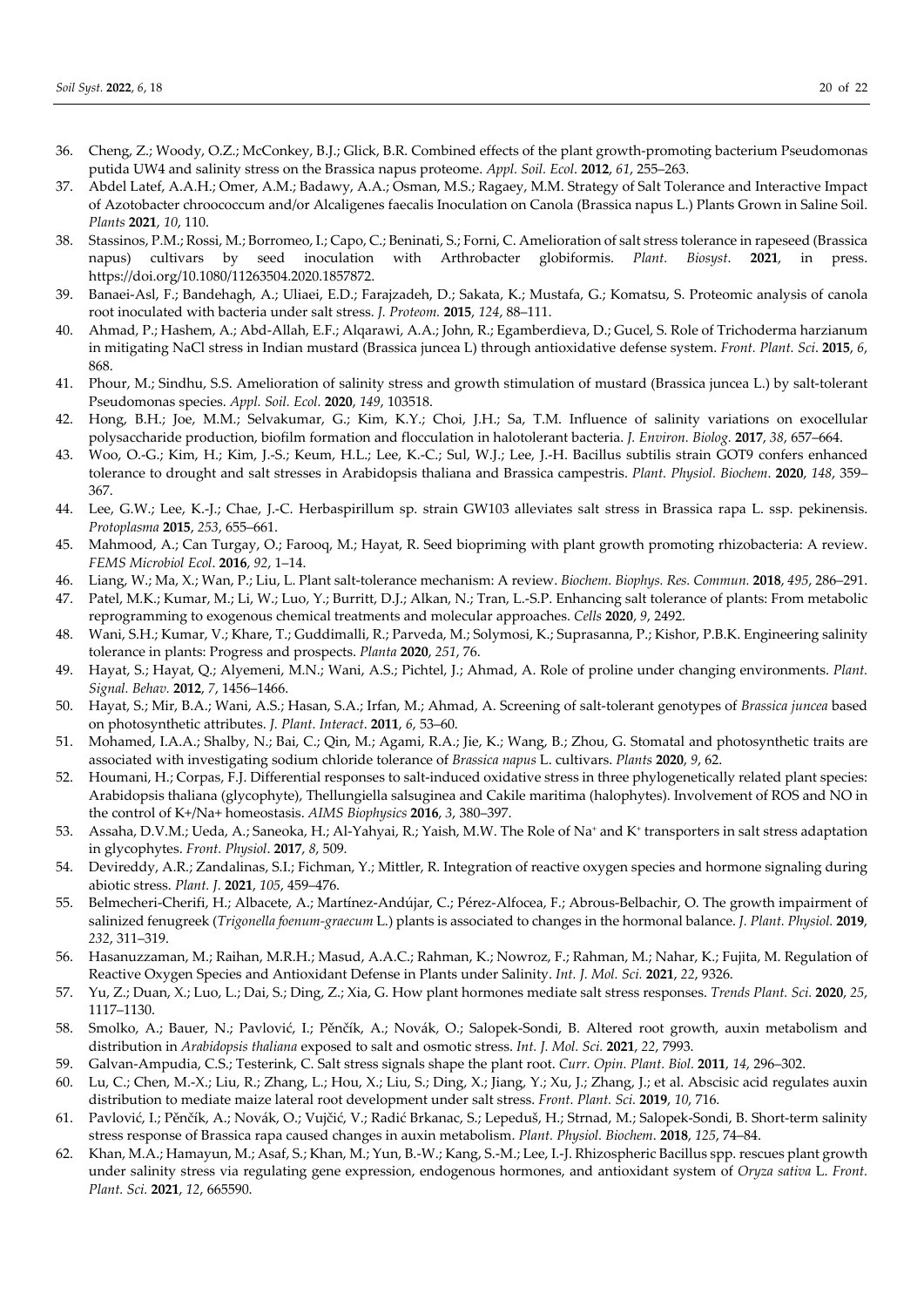- 63. Yu, Y.; Li, Y.; Yan, Z.; Duan, X. The role of cytokinins in plant under salt stress. *J. Plant. Growth Regul.* **2021**, in press, https://doi.org/10.1007/s00344-021-10441-z.
- 64. Bhanbhro, N.; Xiao, B.; Han, L.; Lu, H.; Wang, H.; Yang, C. Adaptive strategy of allohexaploid wheat to long-term salinity stress. *BMC Plant. Biol.* **2020**, *20*, 210.
- 65. Anwar, A.; Liu, Y.; Dong, R.; Bai, L.; Yu, X.; Yansu Li, Y. The physiological and molecular mechanism of brassinosteroid in response to stress: A review. *Biol. Res.* **2018**, *51*, 46.
- 66. Mostofa, M.G.; Li, W.; Nguyen, K.H.; Fujita, M.; Phan Tran, L.-S. Strigolactones in plant adaptation to abiotic stresses: An emerging avenue of plant research. *Plant. Cell Environ.* **2018**, *41*, 2227–2243.
- 67. Riemann, M.; Dhakarey, R.; Hazman, M.; Miro, B.; Kohli, A.; Nick, P. Exploring Jasmonates in the Hormonal Network of Drought and Salinity Responses. *Front. Plant. Sci*. **2015**, *6*, 1077.
- 68. Farhangi-Abriz, S.; Ghassemi-Golezani, K. Jasmonates: Mechanisms and functions in abiotic stress tolerance of plants. *Biocatal. Agric. Biotechnol*. **2019**, *20*, 101210.
- 69. Khan, M.I.R.; Fatma, M.; Per, T.S.; Anjum, N.A.; Khan, N.A. Salicylic acid-induced abiotic stress tolerance and underlying mechanisms in plants. *Front. Plant. Sci.* **2015**, *6*, 462.
- 70. Miura, K.; Tada, Y. Regulation of water, salinity, and cold stress responses by salicylic acid. *Front. Plant. Sci.* **2014**, *5*, 4.
- 71. Ma, X.; Zheng, J.; Zhang, X.; Hu, Q.; Qian, R. Salicylic acid alleviates the adverse effects of salt stress on *Dianthus superbus* (Caryophyllaceae) by activating photosynthesis, protecting morphological structure, and enhancing the antioxidant system. *Front. Plant. Sci.* **2017**, *8*, 600.
- 72. Naeem, M.; Basit, A.; Ahmad, I.; Mohamed, H.I.; Wasila, H. Effect of Salicylic Acid and Salinity Stress on the Performance of Tomato Plants. *Gesunde Pflanzen* **2020**, *72*, 393–402.
- 73. Linić, I.; Mlinarić, S.; Brkljačić, L.; Pavlović, I.; Smolko, A.; Salopek-Sondi, B. Ferulic acid and Salicylic acid foliar treatments reduce short-term salt stress in Chinese cabbage by increasing phenolic compounds accumulation and photosynthetic performance. *Plants* **2021**, *10*, 2346.
- 74. Riyazuddin, R.; Verma, R.; Singh, K.; Nisha, N.; Keisham, M.; Bhati, K.K.; Kim, S.T.; Gupta, R. Ethylene: A master regulator of salinity stress tolerance in plants. *Biomolecules* **2020**, *10*, 959.
- 75. Šamec, D.; Karalija, E.; Šola, I.; Vujčić Bok, V.; Salopek-Sondi, B. The role of polyphenols in abiotic stress response: The influence of molecular structure. *Plants* **2021**, *10*, 118.
- 76. Buhmann, A.; Papenbrock, J. An economic point of view of secondary compounds in halophytes. *Funct. Plant. Biol*. **2013**, *40*, 952–967.
- 77. Lee, S.S.; Kim, J.H. Total sugars, a-amylase activity, and emergence after priming of normal and aged rice seeds. *Korean J. Crop. Sci.* **2000**, *45*, 108–111.
- 78. Hussain, S.; Zheng, M.; Khan, F.; Khaliq, A.; Fahad, S.; Peng, S.; Huang, J.; Cui, K.; Nie, L. Benefits of rice seed priming are offset permanently by prolonged storage and the storage conditions. *Sci. Rep.* **2015**, *5*, 8101.
- 79. Brocklehurst, P.A.; Dearman, J. Interaction between seed priming treatments and nine seed lots of carrot, celery and onion II. Seedling emergence and plant growth. *Ann. Appl. Biol.* **2008**, *102*, 583–593.
- 80. Karalija, E.; Selović, A. The effect of hydro and proline seed priming on growth, proline and sugar content, and antioxidant activity of maize under cadmium stress. *Environ. Sci. Pollut. Res.* **2018**, *25*, 33370–33380.
- 81. Mladenov, V.; Fotopoulos, V.; Kaiserli, E.; Karalija, E.; Maury, S.; Baranek, M.; Segal, N.; Testillano, P.S.; Vassileva, V.; Pinto, G.; et al. Deciphering the Epigenetic Alphabet Involved in Transgenerational Stress Memory in Crops. *Int. J. Mol. Sci.* **2021**, *22*, 7118.
- 82. Karalija, E.; Selović, A.; Dahija, S.; Demir, A.; Samardžić, J.; Vrobel, O.; Ćavar-Zeljković, S.; Parić, A. Use of seed priming to improve Cd accumulation and tolerance in Silene sendtneri, novel Cd hyper-accumulator. *Ecotoxicol. Environ. Saf.* **2021**, *210*, 111882.
- 83. Nawaz, A.; Amjad, M.; Pervez, M.A.; Afzal, I. Effect of halopriming on germination and seedling vigor of tomato. *Afr. J. Agric. Res.* **2011**, *6*, 3551–3559.
- 84. Farhoudi, R.; Sharifzadeh, F.; Poustini, K.; Makkizadeh, M.T.; Kochak Por, M. The effects of NaCl priming on salt tolerance in canola (*Brassica napus*) seedlings grown under saline conditions. *Seed Sci. Technol*. **2007**, *35*,754-759.
- 85. Hassini, I.; Baenas, N.; Moreno, D.A.; Carvajal, M.; Boughanmi, N.; Martinez Ballesta, M.D.C. Effects of seed priming, salinity and methyl jasmonate treatment on bioactive composition of Brassica oleracea var. capitata (white and red varieties) sprouts. *J. Sci. Food Agric.* **2017**, *97*, 2291–2299.
- 86. Abdollahi, F.A.R.Z.I.N.; Jafari, L.E.I.L.A. Effect of NaCl and KNO3 priming on seed germination of canola (*Brassica napus* L.) under salinity conditions. *Int. J. Agric.* **2012**, *2*, 573–579.
- 87. Begum, N.; Gul, H.; Hamayun, M.; Rahman, I.U.; I.Ijaz, F.; Sohail, Z.I.; Afzal, A.; Afzal, M.; Ullah, A.; Karim, S. Influence of seed priming with ZnSO4 and CuSO4 on germination. *Middle East. J. Sci. Res.* **2014**, *22*, 879–885.
- 88. Kubala, S.; Wojtyla, Ł.; Quinet, M.; Lechowska, K.; Lutts, S.; Garnczarska, M. Enhanced expression of the proline synthesis gene P5CSA in relation to seed osmopriming improvement of *Brassica napus* germination under salinity stress. *J. Plant. Physiol*. **2015**, *183*, 1–12.
- 89. Hassanpouraghdam, M.B.; Pardaz, J.E.; Akhtar, N.F. The effect of osmo-priming on germination and seedling growth of *Brassica napus* L. under salinity conditions. *J. Food Agric. Environ.* **2009**, *7*, 620–622.
- 90. Jamil, M.; Ashraf, M.; Rha, E. Alleviation of salt stress using gibberellic acid in Chinese cabbage. *Acta Agron. Hung*. **2012**, *60*, 345–355.